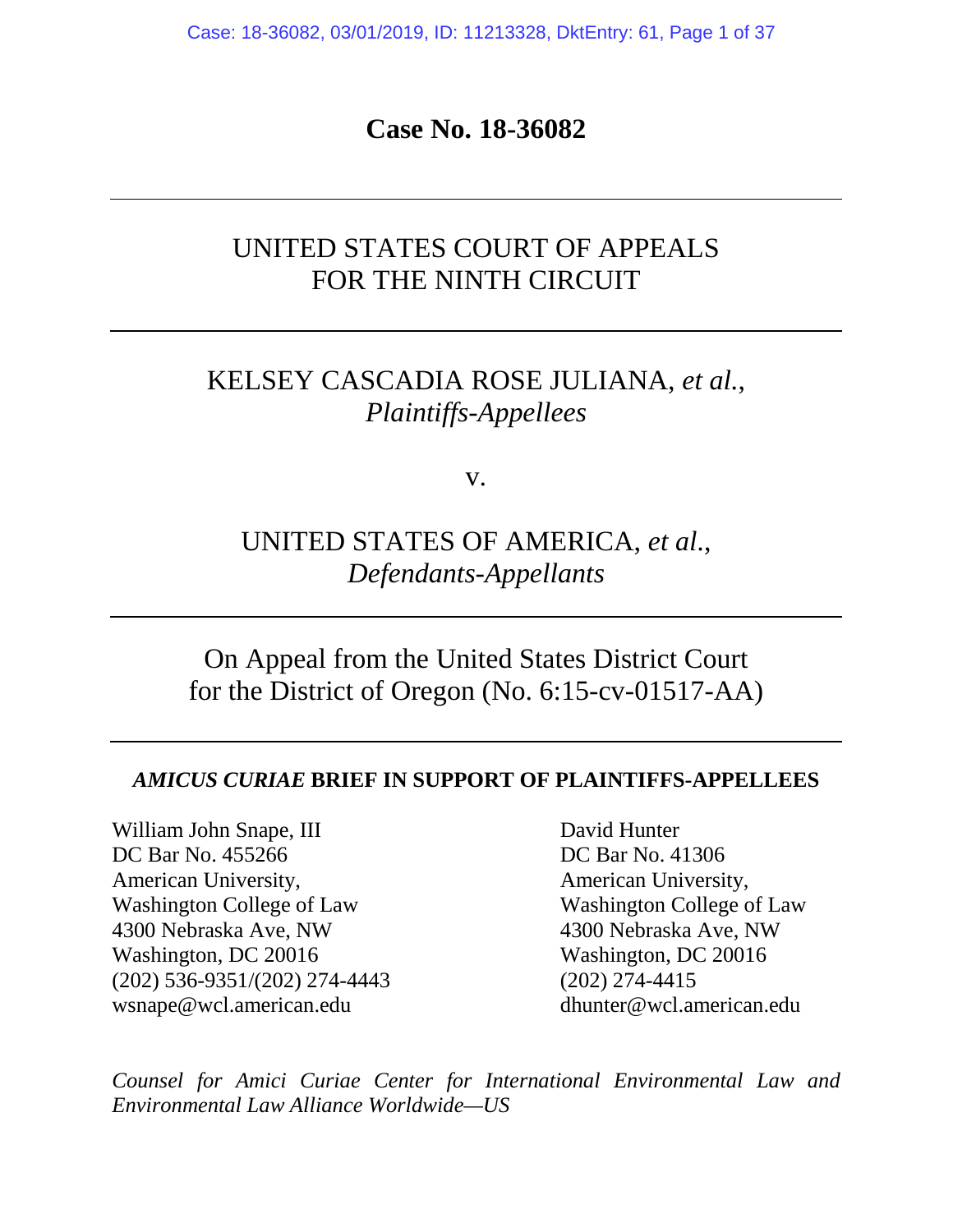#### **CORPORATE DISCLOSURE STATEMENT**

<span id="page-1-0"></span>*Amicus curiae* Center for International Environmental Law (CIEL) is a nonprofit corporation incorporated in the District of Columbia and designated a taxexempt public charity in accordance with Sections  $501(c)(3)$  and  $509(a)(1)$  of the Internal Revenue Code. CIEL has no corporate parent company and no publicly held corporation owns stock in CIEL.

*Amicus curiae* Environmental Law Alliance Worldwide—US (ELAW) is a nonprofit corporation registered as a public charity in Oregon (Secretary of State Corporation Division Registry #165926-85, July 26, 1989) and designated as a taxexempt public charity in accordance with Sections  $501(c)(3)$  and  $509(a)(1)$  of the Internal Revenue Code. ELAW has no corporate parent company and no publicly held corporation owns stock in ELAW.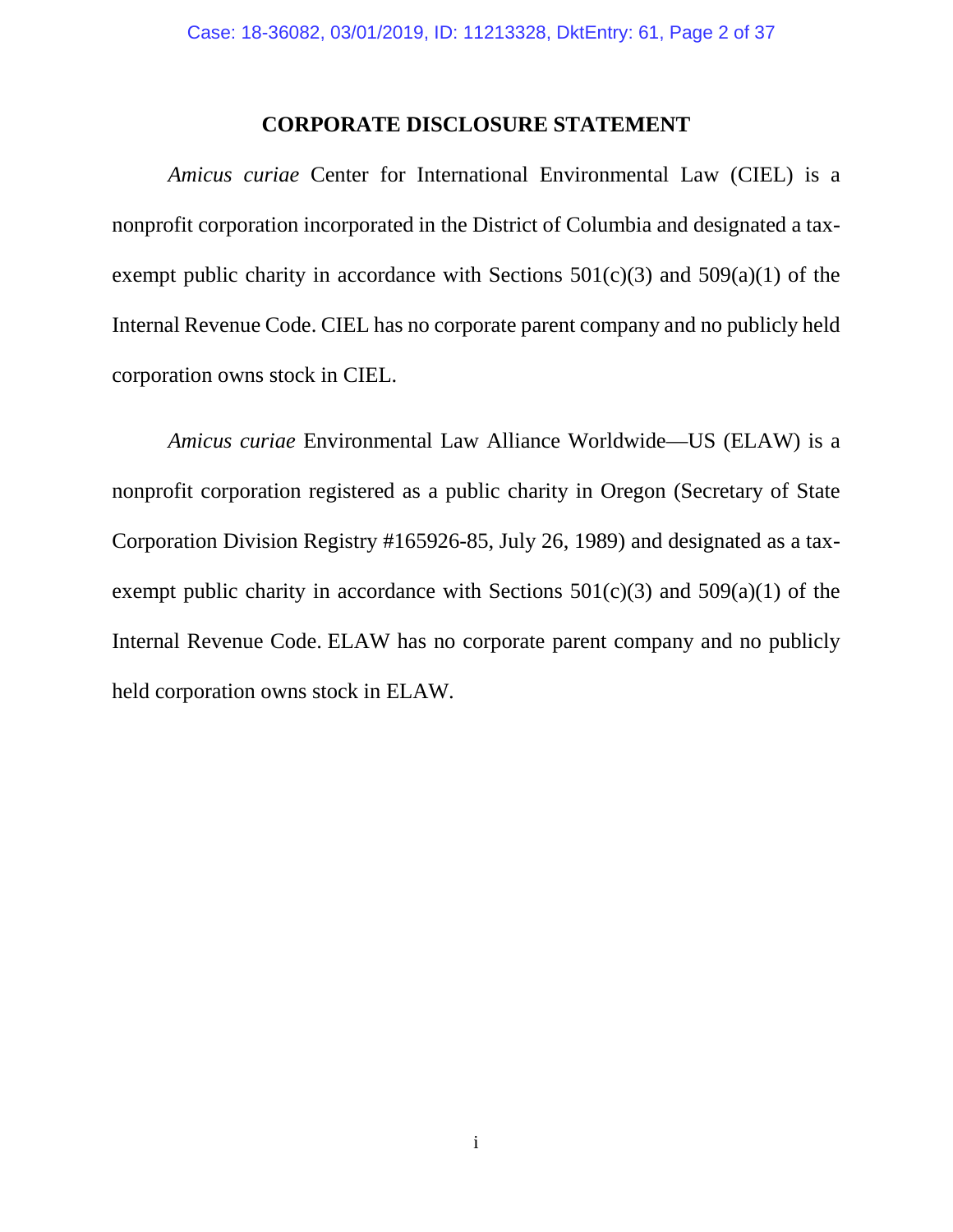# **TABLE OF CONTENTS**

<span id="page-2-0"></span>

| I. |           | An international scientific and political consensus supports the District<br>Court's recognition that fundamental rights are threatened by disruption     |
|----|-----------|-----------------------------------------------------------------------------------------------------------------------------------------------------------|
|    | A.        | Climate change is already causing and is projected to cause severe                                                                                        |
|    | <b>B.</b> | Projected climate change impacts threaten the enjoyment of the                                                                                            |
| Π. |           | Under international law, the U.S. obligation to protect the right to life<br>extends to the protection of a climate system capable of sustaining life. 13 |
|    | A.        | The United States is obligated under international law to protect the                                                                                     |
|    | B.        | Under international law, the right to life encompasses<br>environmental conditions, including a climate system, necessary to                              |
| Ш. |           | The constitutional jurisprudence of other countries supports the District<br>Court's opinion that the right to life includes an obligation to maintain a  |
|    |           |                                                                                                                                                           |
|    |           |                                                                                                                                                           |
|    |           |                                                                                                                                                           |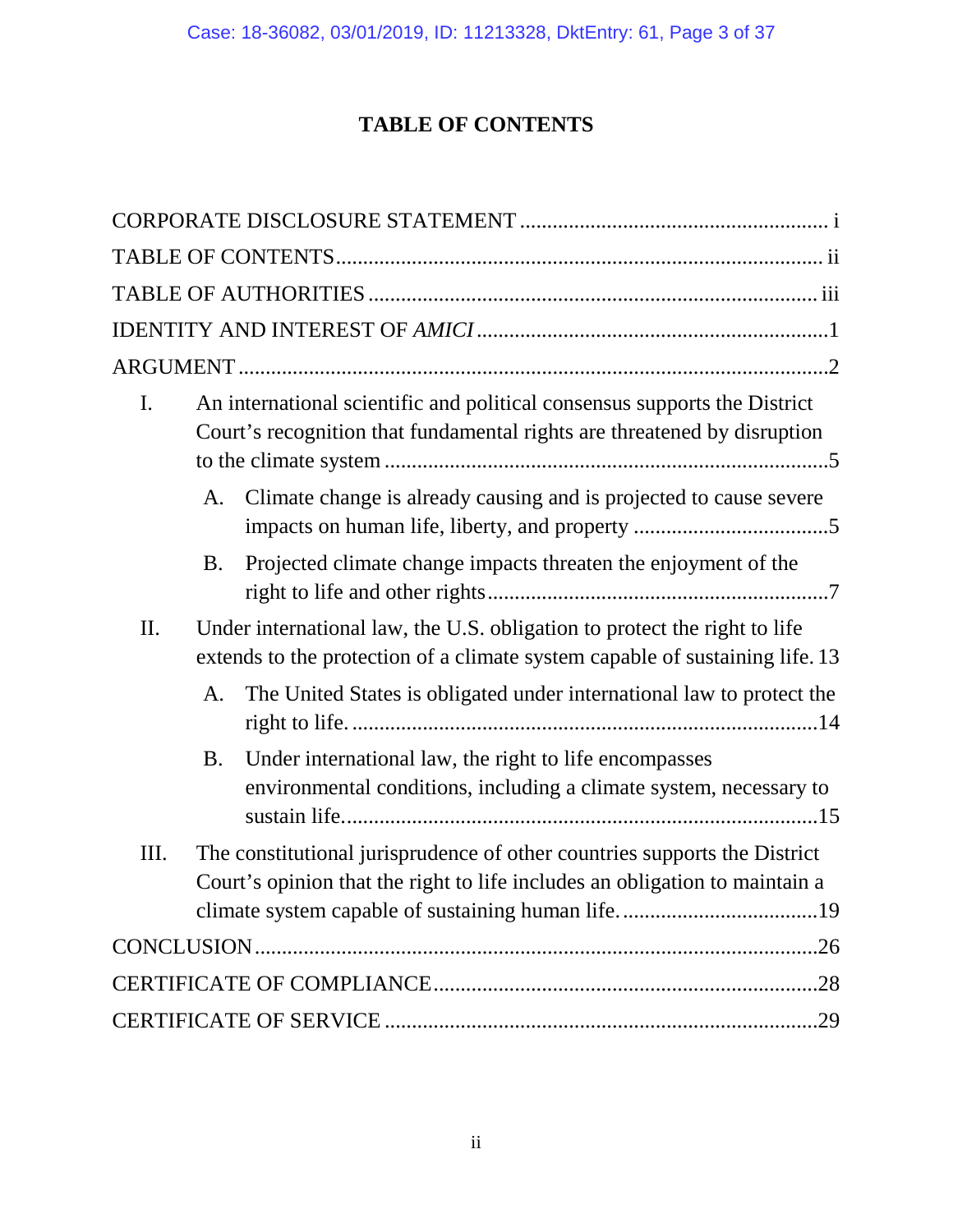### **TABLE OF AUTHORITIES**

### <span id="page-3-0"></span>**Constitutional Provisions**

| U.S. Const. amend. V |  |  |
|----------------------|--|--|
|----------------------|--|--|

### **Federal Cases**

| Juliana v. United States, 217 F. Supp. 3d 1224 (D. Or. 2016) 3, 4, 24, 26 |
|---------------------------------------------------------------------------|
|                                                                           |
| Murray v. The Schooner Charming Betsy, 6 U.S. (2 Cranch) 64 (1804) 15     |
|                                                                           |
|                                                                           |
|                                                                           |
|                                                                           |
|                                                                           |
|                                                                           |
|                                                                           |

## **International Treaties**

Am. Convention on Human Rights art 4, Nov. 22, 1969, 1144 U.N.T.S 123.........14 Convention on the Rights of the Child, Nov. 20, 1989, 1577 U.N.T.S. 3...............14 Int'l Covenant on Civil and Political Rights, Dec. 16 1966, 999 U.N.T.S. 171 .....14 Paris Agreement, Dec. 15, 2015, T.I.A.S. No. 16-1104…………………………..13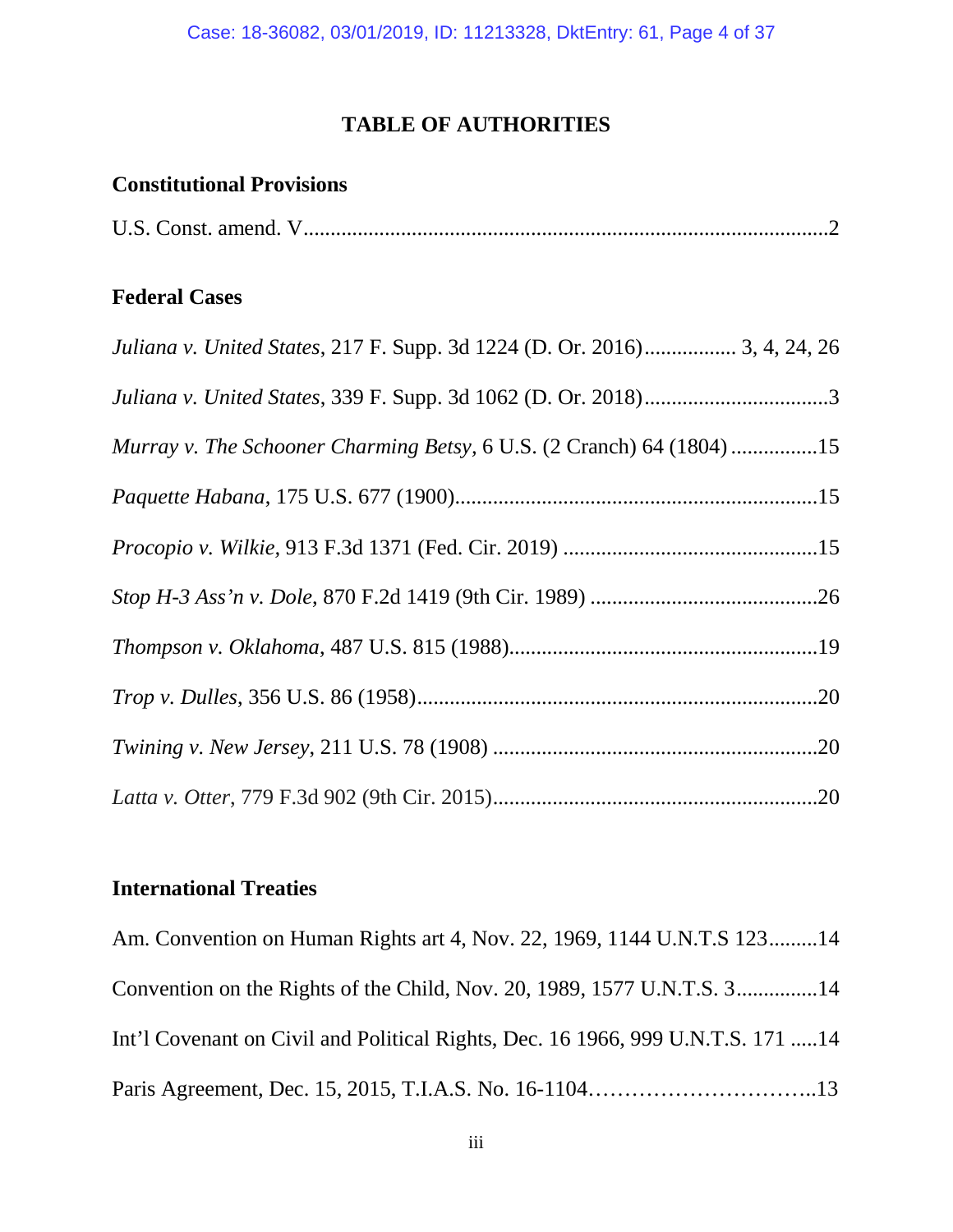United Nations Framework Convention on Climate Change (UNFCC), Mar. 21, 1994, 1771 U.N.T.S. 107 .......................................................................13 Vienna Convention on the Law of Treaties, May 23, 1969, 1155 U.N.T.S 331.....15

## **Foreign Cases**

| Ashgar Leghari v. Federation of Pakistan, W.P. No. 25501/2015  20, 21             |
|-----------------------------------------------------------------------------------|
|                                                                                   |
| Corte Suprema de Justicia [C.S.J.] [Supreme Court], Sala de Casación Civil, abril |
| 5, 2018, M.P.: Luis Armando Tolosa Villabona, STC4360-2018 (Colom.)21             |
| Gbemre v. Shell Petroleum Dev. Co. Nigeria Ltd. [2005] AHRLR 15124                |
| Inter-American Court of Human Rights, Case of the Sawhoyamaxa Indigenous          |
| Community v. Paraguay, Judgment of March 29, 2006 (Merits, Reparations and        |
|                                                                                   |
| Inter-American Court of Human Rights, Official Summary Issued by the Inter-       |
| American Court: Environment and Human Rights, Advisory Opinion OC-23-17           |
|                                                                                   |
| Merriman et al. v. Fingal County Council et al. [2017] IR 695 (Ir.)23             |
| Mohiuddin Farooque v. Bangladesh [1997] 17 B.L.D. (A.D.) 1 24                     |
| Netherlands v. Urgenda Foundation, Hague Ct. of App.,                             |
|                                                                                   |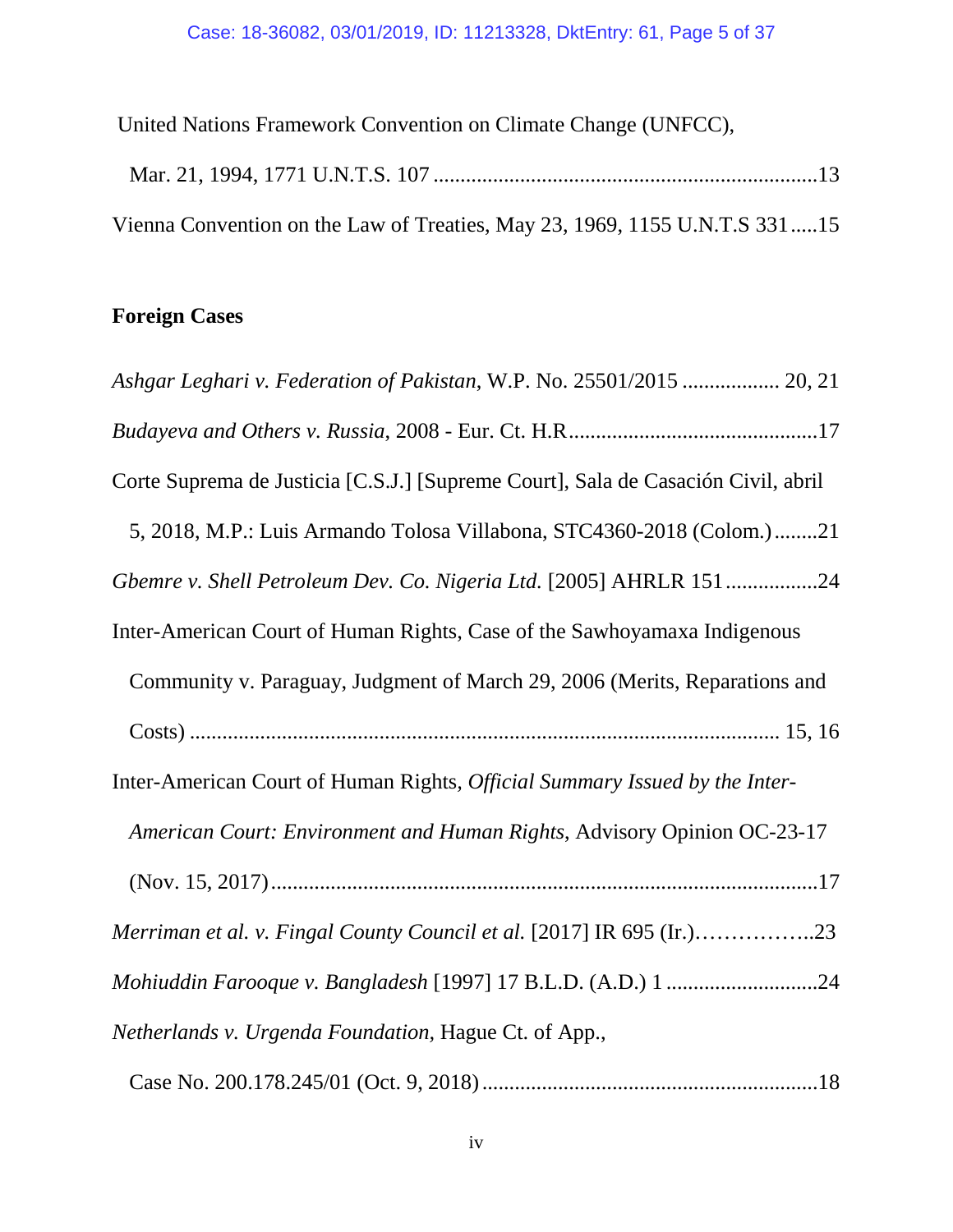| Sentencia 6240-93, la Sala Constitucional de la Corte Suprema de Justicia |  |
|---------------------------------------------------------------------------|--|
|                                                                           |  |
| Shantistar Builders v. Narayan Khimalal Totame (1990) 1 SCC 520 24        |  |
|                                                                           |  |
| T. Damodhar Rao v. Municipal Corp. of Hyderabad, 1987 A.I.R (AP) 171 23   |  |
| Urgenda Foundation v. The State of the Netherlands,                       |  |
|                                                                           |  |

# **Other Materials**

| Alejandra Bodura, How a Warmer World Primed California for Large Fires, Nat'l          |
|----------------------------------------------------------------------------------------|
|                                                                                        |
| Comm. on Econ., Soc. & Cultural Rights, Climate change and the International           |
| Covenant on Economic, Social and Cultural Rights (Oct. 8, 2018) 10                     |
| Comm. on the Rights of the Child, <i>Concluding observations on the combined fifth</i> |
| and sixth reports of Belgium, U.N. Doc. CRC/C/BEL/CO/5-6 (Feb. 1, 2019)12              |
| Comm. on the Rights of the Child, <i>Concluding observations on the combined</i>       |
| fourth and fifth periodic reports of Japan, U.N. Doc. CRC/C/JPN/CO/4-5 (Feb.           |
|                                                                                        |
|                                                                                        |
| G.A. Res. 217 A (III): Universal Declaration of Human Rights (Dec. 10, 1948)14         |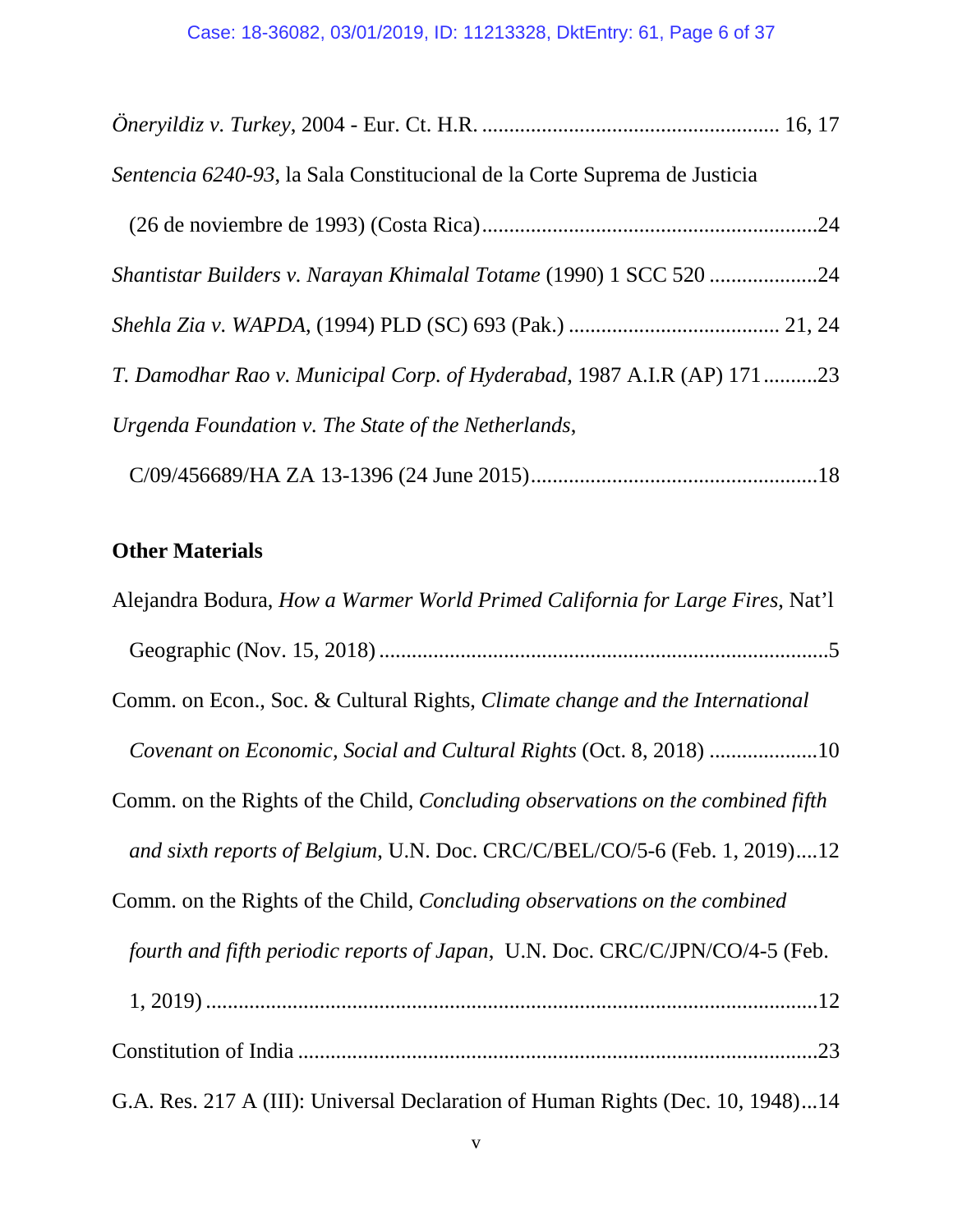| Henry Fountain, The Hurricanes, and Climate-Change Questions Keep Coming. |
|---------------------------------------------------------------------------|
|                                                                           |
| Human Rights Comm., General Comment No. 36 (2018) on article 6 of the     |
|                                                                           |
| Human Rights Committee, General Comment No. 6:                            |
|                                                                           |
| Human Rights Council, Human rights and climate change,                    |
|                                                                           |
| Human Rights Council, Res. 32/33: Human rights and climate change,        |
|                                                                           |
| Human Rights Council, Res. 38/4: Human rights and climate change,         |
|                                                                           |
| Human Rights Council Res. 31/8,                                           |
|                                                                           |
| Human Rights Council Res. 35/20, U.N. Doc. A/HRC/35/20 (July 7, 2017)8    |
| Intergovernmental Panel on Climate Change, Global Warming of 1.5° (2018)2 |
| James R. May & Erin Daly,                                                 |
| Global Environmental Constitutionalism (Cambridge Univ. Press 2015)26     |

NASA, *Global Temperatures*, Earth Observatory.....................................................5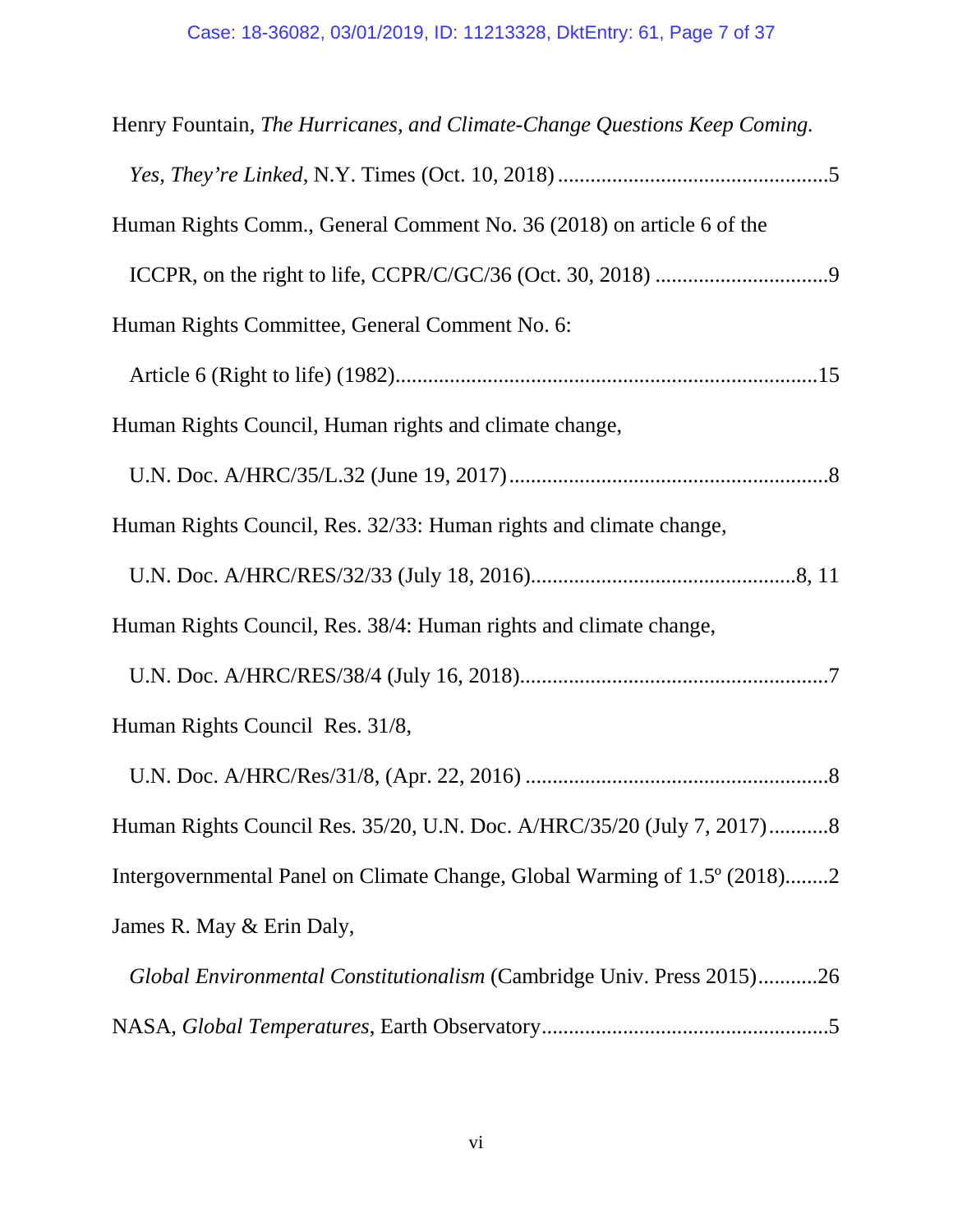| Note by the Secretary-General, Report of the Special Rapporteur on the issue of    |
|------------------------------------------------------------------------------------|
| human rights obligations relating to the enjoyment of a safe, clean, healthy and   |
| sustainable environment, U.N. Doc. A/73/188, (July 19, 2018) 11, 26                |
| Office of the United Nations High Commissioner for Human Rights (OHCHR),           |
| Analytical Study on the relationship between climate change and rights of the      |
|                                                                                    |
| Organization of American States General Assembly, AG/RES. 2818 (XLIV-O/14)         |
|                                                                                    |
| Report of the Special Rapporteur on the issue of human rights obligations relating |
| to the enjoyment of a safe, clean, healthy and sustainable environment, U.N.       |
|                                                                                    |
| Report of the Special Rapporteur on the issue of human rights obligations relating |
| to the enjoyment of a safe, clean, healthy and sustainable environment,            |
|                                                                                    |
| U.N. Office of High Commissioner for Human Rights, Joint statement by UN           |
| Special Procedures on the occasion of World Environment Day11                      |
| U.S. Global Change Research Program, Fourth National Climate Assessment:           |
| Impacts, Risks, and Adoption in the United States, Volume II, (2018)3              |
| U.S. Mission to International Organizations in Geneva, U.S. Explanation of         |
|                                                                                    |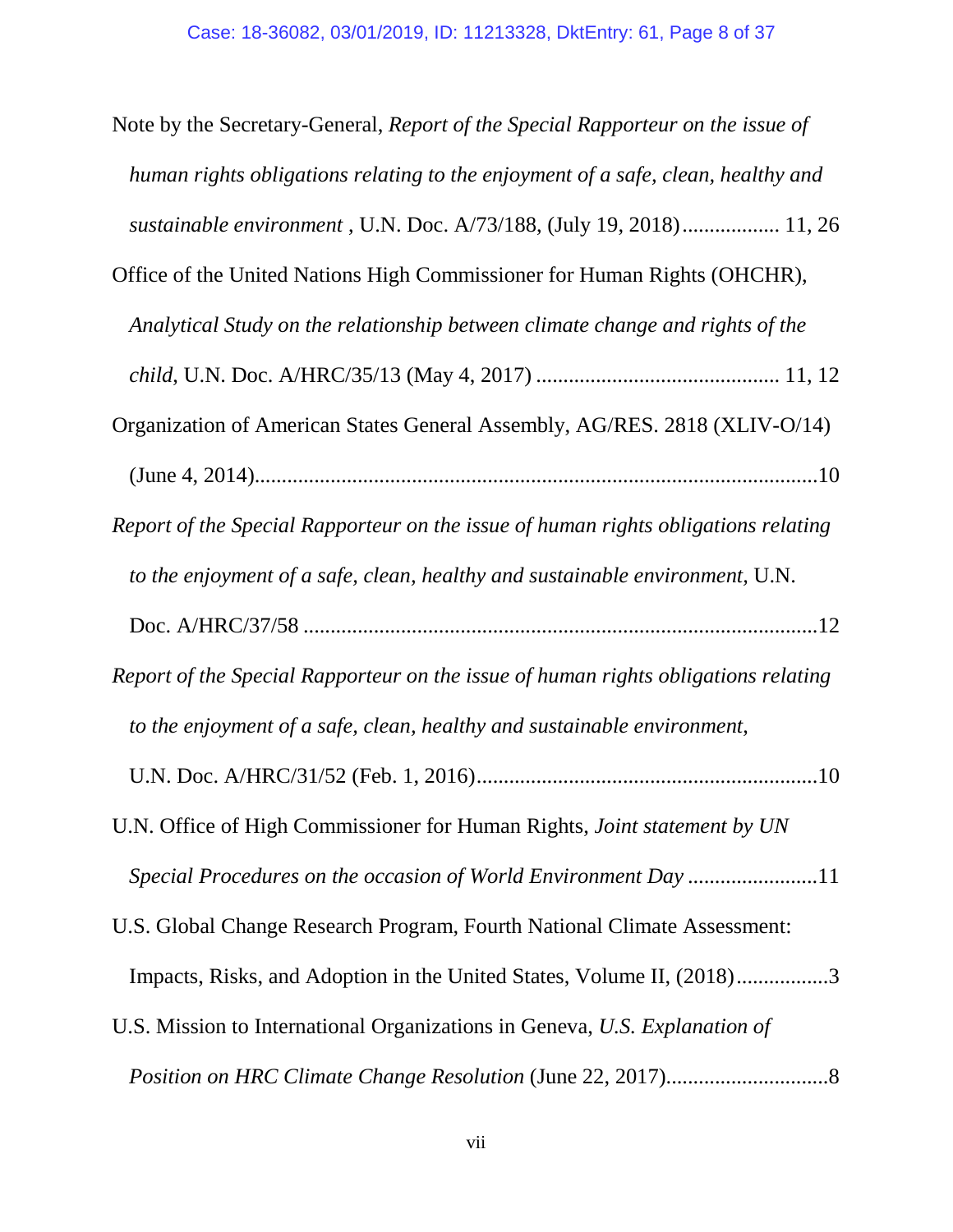#### **IDENTITY AND INTEREST OF** *AMICI*

<span id="page-8-0"></span>*Amici* submit this *amicus curiae* brief, consented to by both Parties, pursuant to Fed. R. App. P. 29. [1](#page-8-1) *Amici* Center for International Environmental Law (CIEL) and Environmental Law Alliance Worldwide (ELAW) are nonprofit corporations that use the rule of law to protect the environment and human rights. Since 1989, CIEL has been a leader in the development of environmental and human rights law, including with respect to climate change. ELAW serves as Secretariat of a global network of public interest environmental lawyers that among other things promotes a human rights-based approach to environmental protection.

Amici promote legal approaches to protecting the global environment, including the ecological foundations of human progress. The current challenge to the District Court's recognition that allegations that governmental policies that affirmatively and substantially damage the climate system could provide a basis for violations of due process rights is contrary to the missions, interests, and experience of *amici.* International law and foreign case law support the recognition that impacts from climate change impair human rights and that

l

<span id="page-8-1"></span><sup>&</sup>lt;sup>1</sup> No party's counsel contributed to writing this brief in whole or in part or contributed funds for preparation or submission of this brief. No person other than *amici* or their counsel contributed funds specifically intended to fund preparation or submission of this brief.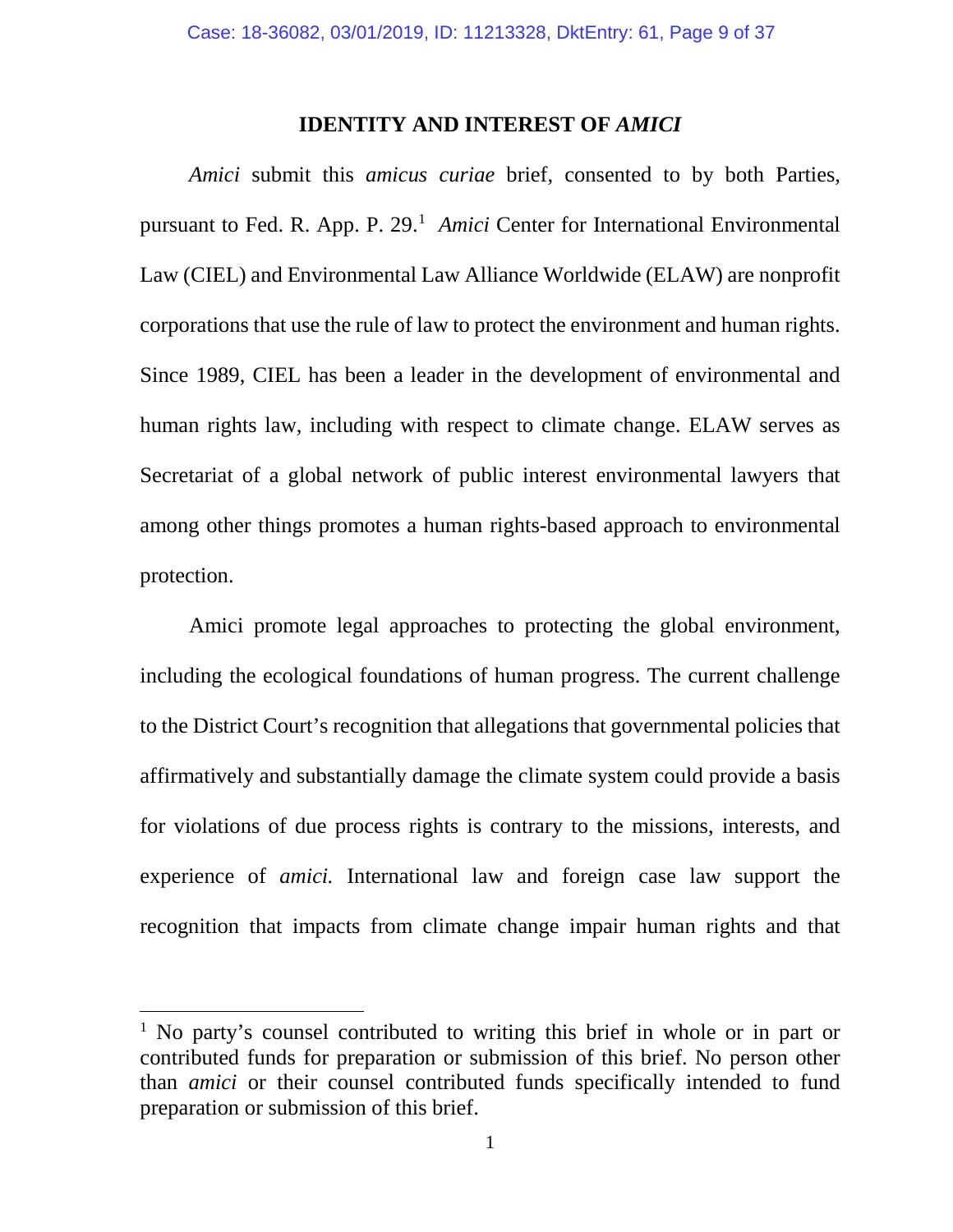governments have obligations to respect, protect, and fulfill those rights. Accordingly, *amici* respectfully request the Ninth Circuit deny this appeal and allow plaintiffs to litigate their claims.

#### **ARGUMENT**

<span id="page-9-0"></span>The United States is obligated not to deprive Plaintiffs of their life, liberty, and property without due process. U.S. Const. amend. V. In the face of unrelenting evidence that global climate change will reshape humanity's future, the Plaintiffs ask this Court to recognize that their current and future enjoyment of life, liberty, and property is dependent on a stable climate system capable of sustaining life. Defendants argue that the right to a stable climate system is unlike any right previously recognized under our Constitution; but Defendants ignore that their ongoing and systemic actions to promote a fossil-fuel based energy system in the face of incontrovertible evidence of the impact on the future habitability of earth is unlike any breach of governmental responsibility that has come before. An international scientific and political consensus now agree that, left unaddressed, climate change threatens to destabilize our ecosystems and cause catastrophic harm that will among other things include increased deaths, millions of refugees, widespread destruction of property, and global food insecurity. *See* Intergovernmental Panel on Climate Change, Global Warming of 1.5º (2018), [https://report.ipcc.ch/sr15/pdf/sr15\\_spm\\_final.pdf](https://report.ipcc.ch/sr15/pdf/sr15_spm_final.pdf) [hereinafter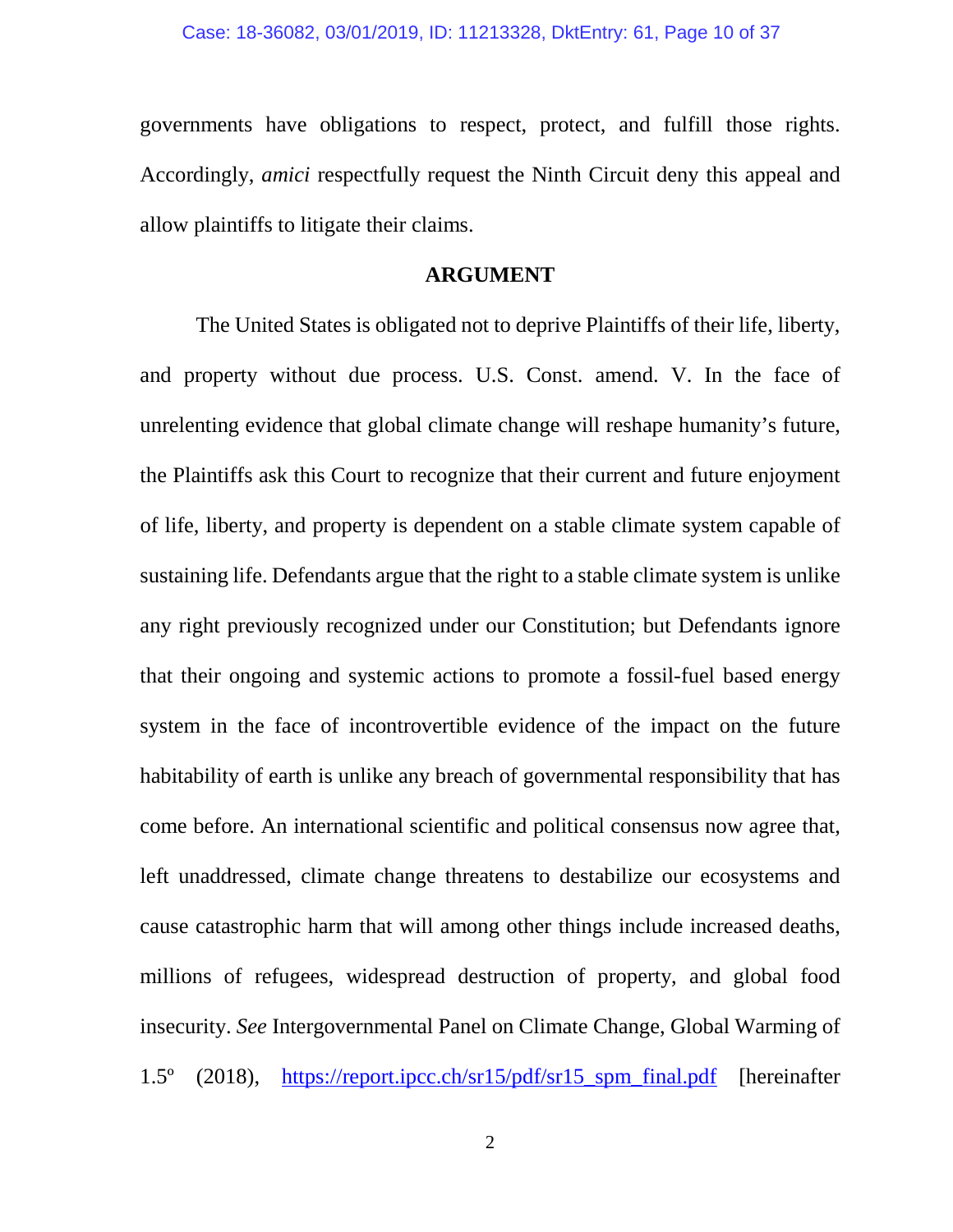"IPCC, SR 1.5"]; U.S. Global Change Research Program, Fourth National Climate Assessment: Impacts, Risks, and Adoption in the United States, Volume II,  $(2018)$ ,

[https://nca2018.globalchange.gov/downloads/NCA4\\_2018\\_FullReport.pdf](https://nca2018.globalchange.gov/downloads/NCA4_2018_FullReport.pdf)

[hereinafter "Fourth NCA Summary"]. Yet in contravention of our international obligations, Defendants continue to promote a national fossil fuel-based energy system, with no plan to significantly reduce the U.S. contribution to climate change.

In the face of this reality, the District Court rightly recognized "the right to a climate system capable of sustaining human life is fundamental to a free and ordered society." *Juliana v. United States*, 217 F. Supp. 3d 1224, 1250 (D. Or.

2016) [hereinafter "*Juliana I*"]. As the court held in 2016 and reaffirmed in 2018:

where a complaint alleges knowing governmental action is affirmatively and substantially damaging the climate system in a way that will cause human deaths, shorten human lifespans, result in widespread damage to property, threaten human food sources, and dramatically alter the planet's ecosystem, it states a claim for a due process violation. To hold otherwise would be to say that the Constitution affords no protection against a government's knowing decision to poison the air its citizens breathe or the water its citizens drink.

*Id.*; *Juliana v. United States*, 339 F. Supp. 3d 1062, 1098 (D. Or. 2018) [hereinafter "*Juliana II*"].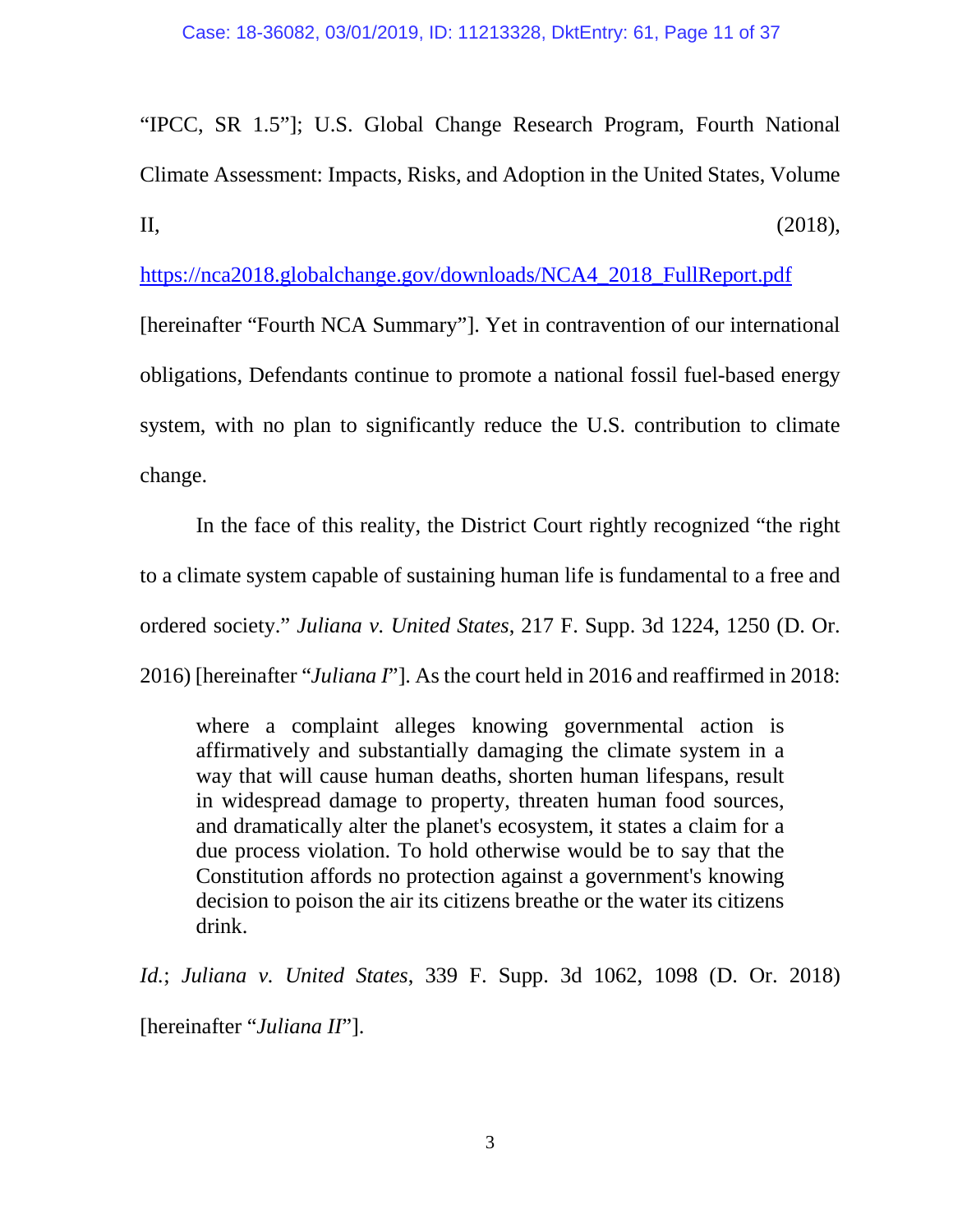As the District Court found below, Defendants do not dispute "that climate change is happening or that human activity is driving it" and that climate change poses a "monumental threat to Americans' health and welfare." *Juliana I* at 1234, n.3. Rather, Defendants decry the purported novelty of the Plaintiffs' claims and the Court's finding of a right to a stable climate system.

But, as this brief demonstrates, Plaintiffs' claims are not novel; international law and a growing number of decisions from foreign courts support Plaintiffs' claims and the District Court's opinion. International law and foreign jurisprudence recognize that life, liberty, and property intrinsically depend on the presence of a livable planet, including a climate system capable of sustaining human life. Recognizing this link between a stable climate system and human rights, courts in other jurisdictions have found that governments are obligated to address this deprivation of their citizens' rights. Plaintiffs in this country should be allowed the same opportunity to prove that their government's actions substantially cause, contribute to, and exacerbate climate change, thus depriving Plaintiffs of their individual rights to life, liberty, and property. Accordingly, *amici* respectfully urge the Court to uphold the District Court's decisions and afford Plaintiffs the opportunity to present evidence and prove their claims at trial.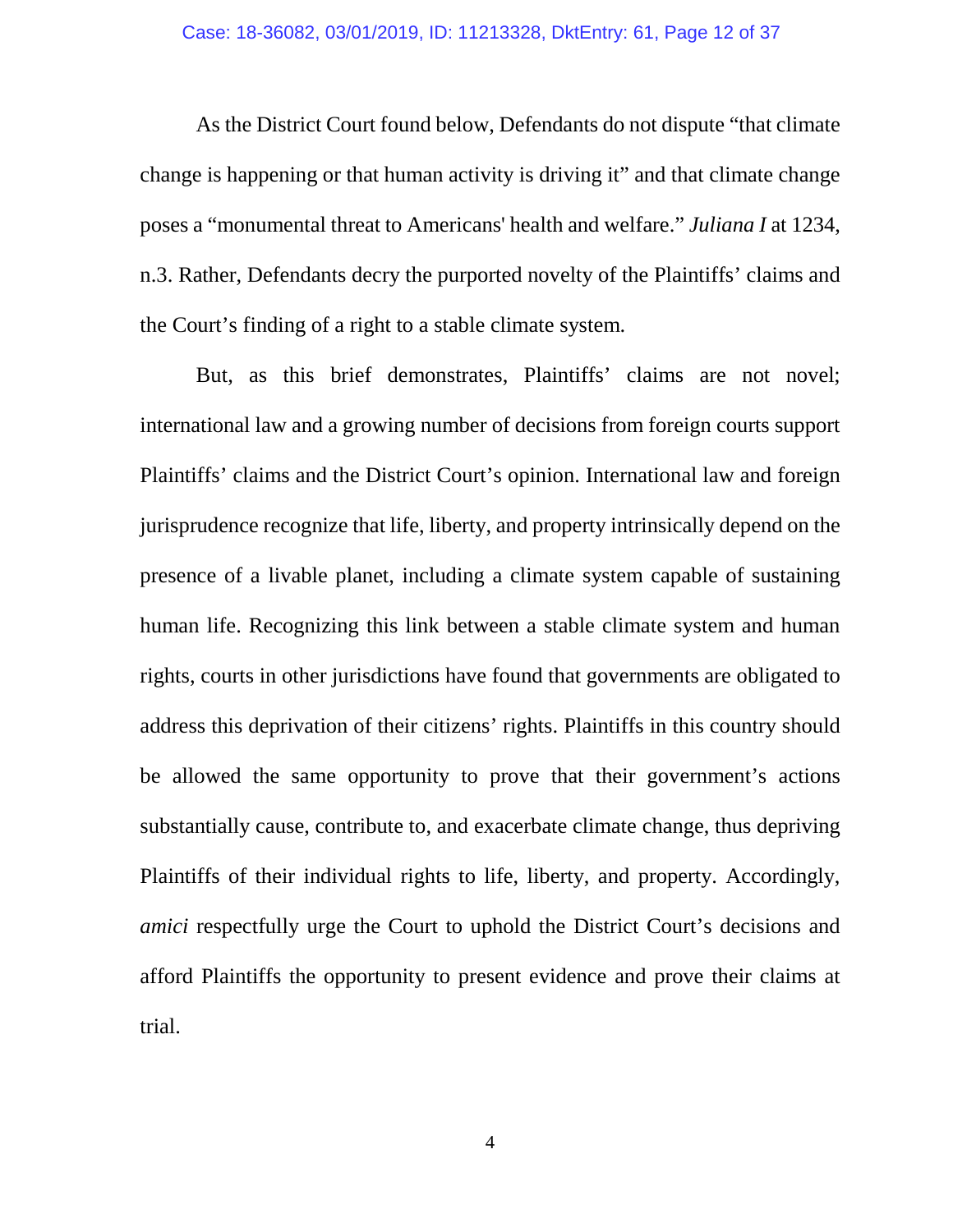<span id="page-12-0"></span>**I. An international scientific and political consensus supports the District Court's recognition that fundamental rights are threatened by disruption to the climate system** 

### <span id="page-12-1"></span>**A. Climate change is already causing and is projected to cause severe impacts on human life, liberty, and property**

Climate change is here and its mark can be seen, *inter alia,* in the wildfires of California; the flooding from hurricanes in southern Louisiana, New York City, and Houston; sea level surges in southern Florida and the Chesapeake Bay; and record high temperatures throughout the United States. *See, e.g.*, Alejandra Bodura, *How a Warmer World Primed California for Large Fires*, Nat'l Geographic (Nov. 15, 2018), [https://www.nationalgeographic.com/environment/2018/11/climate-change](https://www.nationalgeographic.com/environment/2018/11/climate-change-california-wildfire/)[california-wildfire/;](https://www.nationalgeographic.com/environment/2018/11/climate-change-california-wildfire/) Henry Fountain, *The Hurricanes, and Climate-Change Questions Keep Coming. Yes, They're Linked*, N.Y. Times (Oct. 10, 2018), [https://www.nytimes.com/2018/10/10/climate/hurricane-michael-climate](https://www.nytimes.com/2018/10/10/climate/hurricane-michael-climate-change.html)[change.html;](https://www.nytimes.com/2018/10/10/climate/hurricane-michael-climate-change.html) NASA, *Global Temperatures*, Earth Observatory, [https://earthobservatory.nasa.gov/world-of-change/DecadalTemp.](https://earthobservatory.nasa.gov/world-of-change/DecadalTemp) The Fourth National Climate Assessment published in 2018 by the U.S. government confirmed the anticipated impacts of climate change on the United States:

The impacts of climate change are already being felt in communities across the country. More frequent and intense extreme weather and climate-related events, as well as changes in average climate conditions, are expected to continue to damage infrastructure, ecosystems, and social systems that provide essential benefits to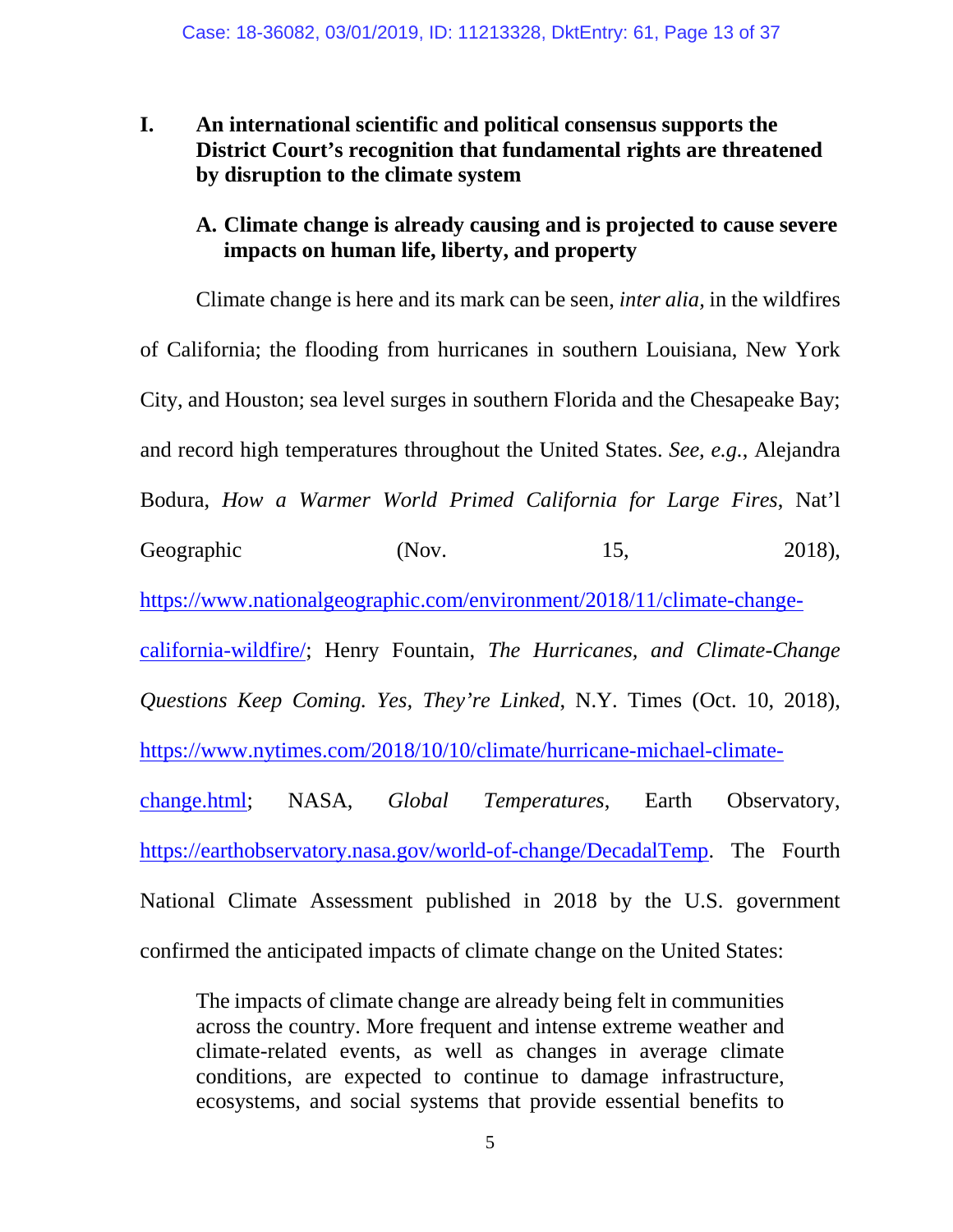communities. Future climate change is expected to further disrupt many areas of life, exacerbating existing challenges to prosperity…

Fourth NCA Summary at 25. The Assessment paints a grim picture of Plaintiffs'

future life in the United States. Absent significant and sustained mitigation

efforts, climate change will:

- "[C]ause substantial net damage to the U.S. economy throughout this century" including annual losses in some economic sectors reaching hundreds of billions of dollars…." *Id*. at 26.
- Increase exposure to "waterborne and foodborne diseases," temperaturerelated deaths, the "frequency and severity of allergic illnesses, including asthma and hay fever," exposure to "ticks that carry Lyme disease and mosquitoes that transmit viruses such as Zika, West Nile, and dengue." *Id.* at 27-28.
- Increase wildfires, intensify droughts, increase heavy downpours, reduce snowpack, and reduce surface water quality. *Id.* at 27, 29.
- Reduce agricultural productivity and crop yields. *Id.* at 29.
- Degrade infrastructure performance over the rest of the century, with the potential for cascading impacts that threaten our economy, national security, essential services, and health and well-being. *Id.* at 30.

The Fourth NCA Summary emphasized two other points particularly poignant for this lawsuit. First, children, like Plaintiffs, are "often disproportionately affected by, and less resilient to, the health impacts of climate change." *Id.* at 28. Second, "[f]uture risks from climate change depend primarily on decisions made today." *Id.* at 26.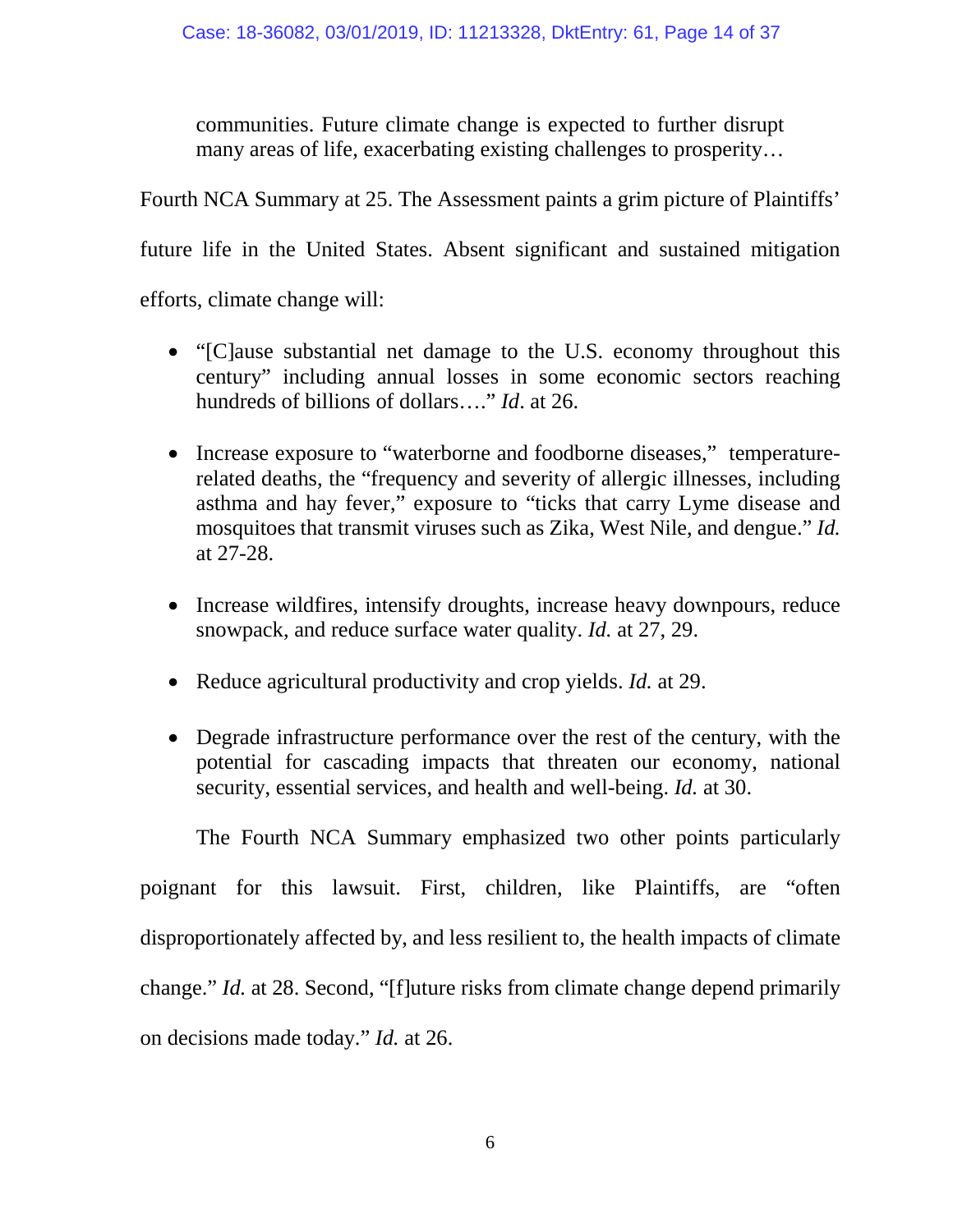The United States is not alone of course; the rest of the world will suffer similar or, in some cases, worse impacts. In its most recent full Assessment Report issued in 2013/2014, the Intergovernmental Panel on Climate Change (IPCC), the leading international organization for assessing climate change impacts, identified the following impacts from projected temperature increases: increased risks of death, injury, ill-health, or disrupted livelihoods in low-lying coastal zones and small islands; increased risk of severe ill-health and disrupted livelihoods for large urban populations; increased risks from the breakdown of critical services such as electricity, water supply, and health and emergency services; and food insecurity. IPCC 5th Assessment Report, Working Group II, Annex 7, at 13 (2014). As discussed, *infra*, these current and future climate impacts have increasingly been recognized as threats to fundamental human rights.

### <span id="page-14-0"></span>**B. Projected climate change impacts threaten the enjoyment of the right to life and other rights**

Since 2008, the United Nations Human Rights Council (HRC) has repeatedly affirmed that climate change has an adverse impact on the full and effective enjoyment of human rights, including the right to life. *See, e.g.,* Human Rights Council, Res. 38/4: Human rights and climate change, Preamble, U.N. Doc. A/HRC/RES/38/4 (July 16, 2018) (recognizing that "climate change has already had an adverse impact on the full and effective enjoyment of the human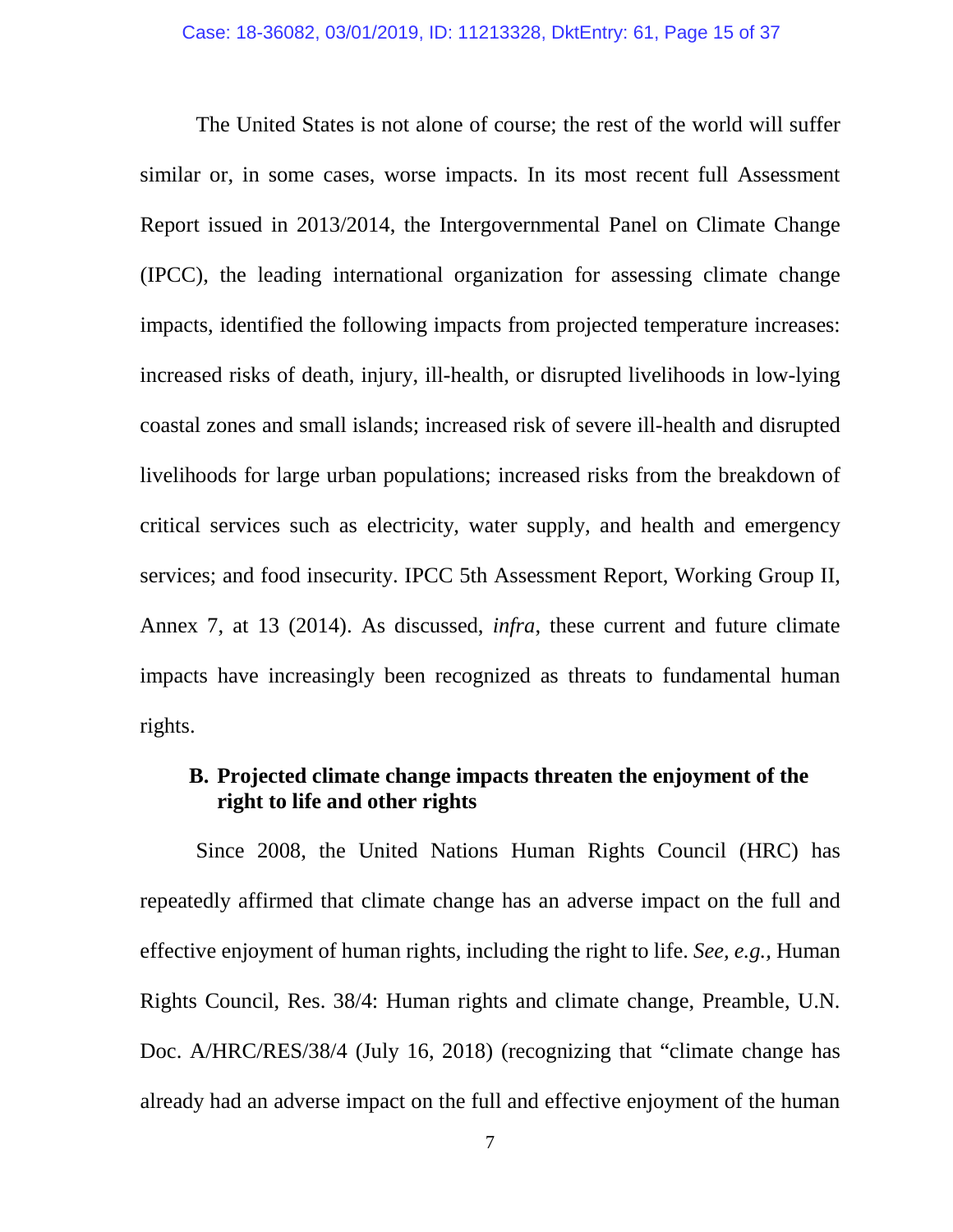#### Case: 18-36082, 03/01/2019, ID: 11213328, DktEntry: 61, Page 16 of 37

rights enshrined in the Universal Declaration of Human Rights"); Human Rights Council, Res. 32/33: Human rights and climate change, U.N. Doc. A/HRC/RES/32/33 (July 18, 2016) [hereinafter Human rights and climate change, A/HRC/RES/32/33]; *accord* Human Rights Council, Res. 31/8: Human rights and the environment Preamble, ¶ 4(a), U.N. Doc. A/HRC/Res/31/8 (Apr. 22, 2016).

Until it left the HRC in 2018, the United States endorsed the HRC resolutions linking climate change to human rights, including a 2017 resolution acknowledging that climate change contributes "to the increased frequency and intensity of both sudden-onset natural disasters and slow-onset events, and that these events have adverse effects on the full enjoyment of all human rights." Human Rights Council, Human rights and climate change ¶ 1, U.N. Doc. A/HRC/35/L.32 (June 19, 2017). In joining the consensus, the United States expressly recognized that "the effects of climate change have a range of implications for the effective enjoyment of human rights." U.S. Mission to International Organizations in Geneva, *U.S. Explanation of Position on HRC Climate Change Resolution* (June 22, 2017), https://geneva.usmission.gov/2017/06/22/u-s-explanation-of-position-on-hrcclimate-change-resolution/.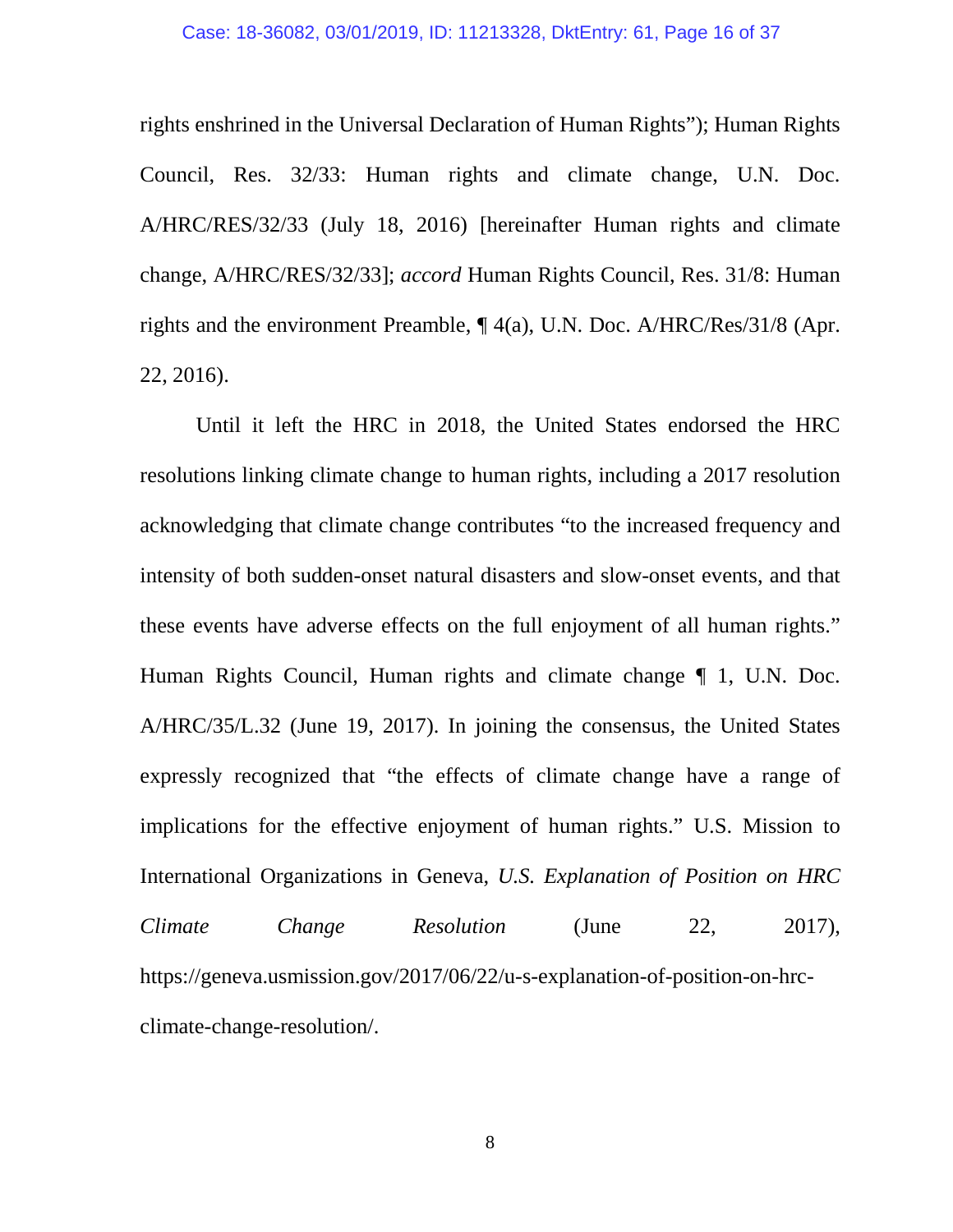The HRC's consistent recognition that climate change threatens human rights is supported by many other human rights institutions and Special Procedures mandate holders<sup>2</sup> charged with the interpretation and implementation of international human rights law. For example, the UN Human Rights Committee<sup>[3](#page-16-1)</sup> in its 2018 General Comment on the right to life under the International Covenant on Civil and Political Rights (ICCPR) found that "[e]nvironmental degradation, climate change and unsustainable development constitute some of the most pressing and serious threats to the ability of present and future generations to enjoy the right to life." Human Rights Comm., General Comment No. 36 (2018) on article 6 of the ICCPR, on the right to life  $\P$  62, CCPR/C/GC/36 (Oct. 30, 2018) [hereinafter "General Comment No. 36"]. Similarly, the Committee on Economic, Social and Cultural Rights stated that

l

<span id="page-16-0"></span><sup>&</sup>lt;sup>2</sup> Often referred to as UN Special Rapporteurs, the Special Procedures mandate holders are independent human rights experts who are appointed by the Human Rights Council and have specific mandates to report and advise on human rights from a thematic or country-specific perspective. This includes special procedures mandate holders on various topics that link to climate change and the environment, including among others, special rapporteurs on human rights and the environment, human rights and toxics, and the right to food, among others.

<span id="page-16-1"></span><sup>&</sup>lt;sup>3</sup> The UN Human Rights Committee is an international group of eighteen independent experts created under the ICCPR to monitor implementation of the Convention. It is different from the UN Human Rights Council cited above, which is an intergovernmental body made up of 47 Member States elected by the UN General Assembly to strengthen the promotion and protection of human rights around the world.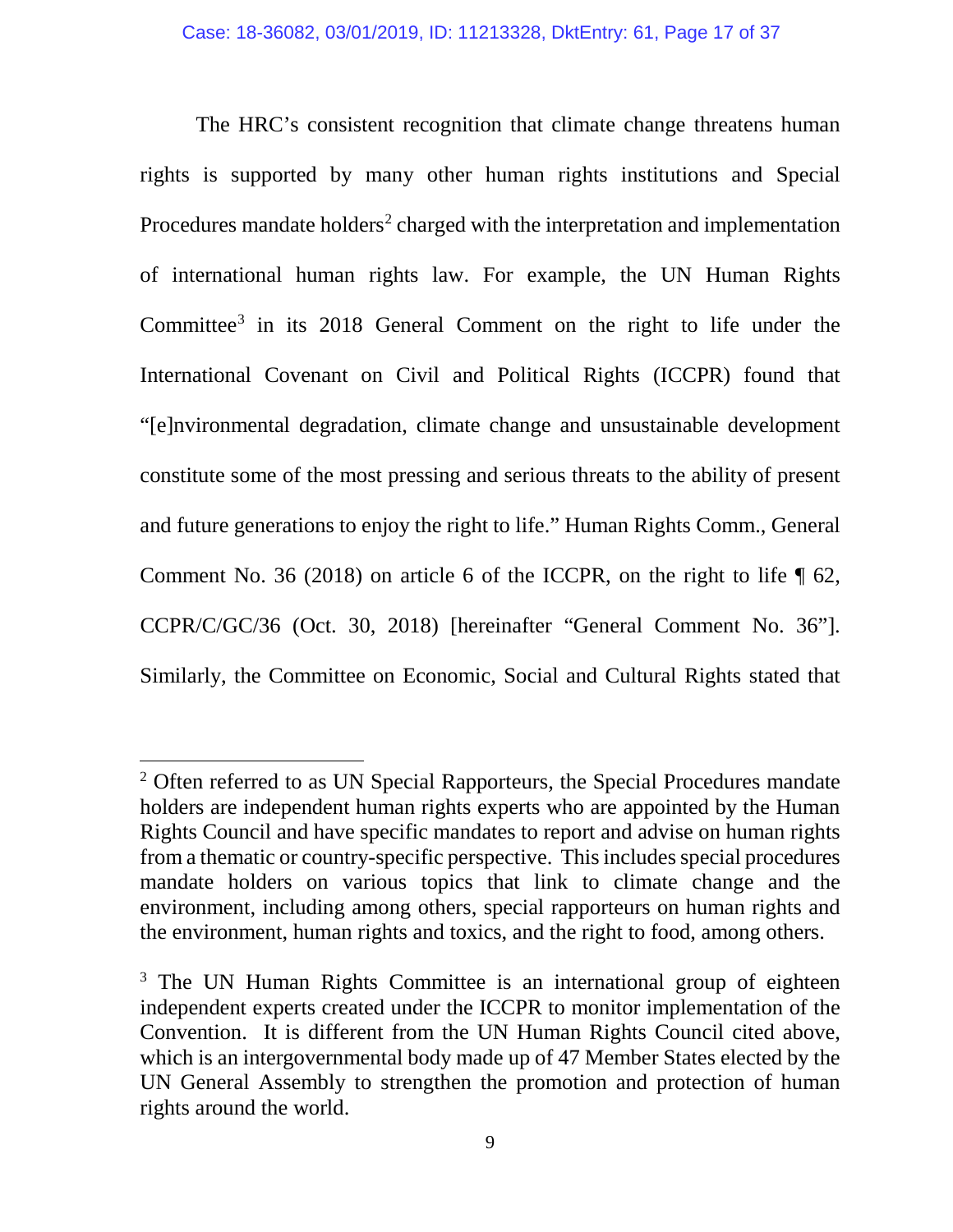"climate change constitutes a massive threat to the enjoyment of economic, social and cultural rights" and noted that climate change is impacting these rights, including already affecting "the rights to health, food, water and sanitation; and it will do so at an increasing pace in the future." Committee on Econ., Soc. & Cultural Rights, *Climate change and the International Covenant on Economic, Social and Cultural Rights* ¶¶ 1, 4 (Oct. 8, 2018), [https://www.ohchr.org/en/NewsEvents/Pages/DisplayNews.aspx?NewsID=236](https://www.ohchr.org/en/NewsEvents/Pages/DisplayNews.aspx?NewsID=23691&LangID=E) [91&LangID=E;](https://www.ohchr.org/en/NewsEvents/Pages/DisplayNews.aspx?NewsID=23691&LangID=E) *see also* Organization of American States General Assembly Preamble, ¶ 2, AG/RES. 2818 (XLIV-O/14) (Jun. 4, 2014) (climate change causes "deterioration of quality of life" for present and future generations).

The UN Special Rapporteur on the issue of human rights obligations relating to the enjoyment of a safe, clean, healthy and sustainable environment [hereinafter "Special Rapporteur"] has repeatedly emphasized the link between climate change and threats to human rights. *Report of the Special Rapporteur on the issue of human rights obligations relating to the enjoyment of a safe, clean, healthy and sustainable environment* ¶¶ 23-39, 65, 68, U.N. Doc. A/HRC/31/52 (Feb. 1, 2016) (noting that the ". . . greater the increase in average temperature, the greater the effects on the right to life and health . . .") [hereinafter "Report on the Issue of Human Rights Relating to the Environment"]; *see also* U.N. Office of High Commissioner for Human Rights, *Joint statement by UN Special*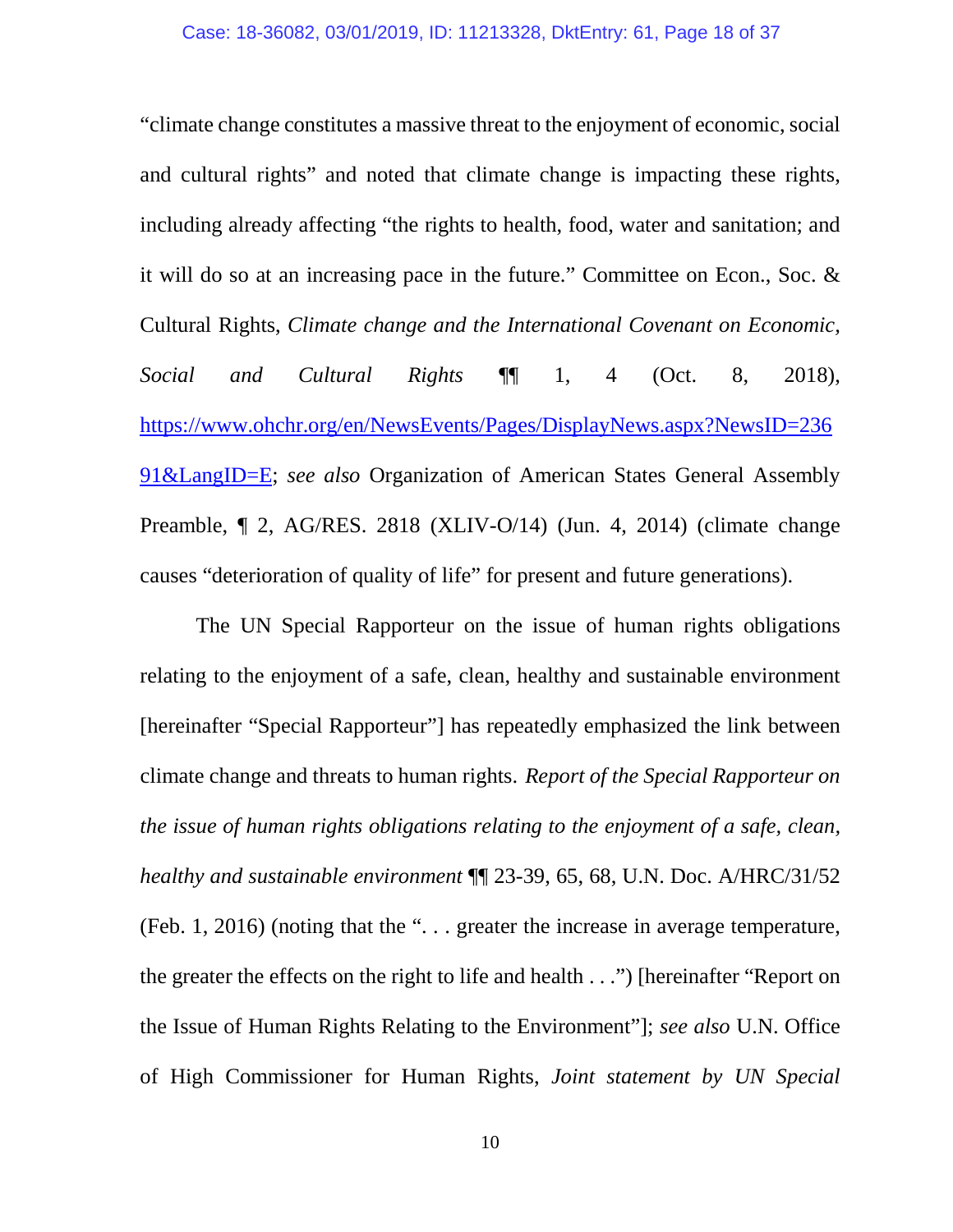*Procedures on the occasion of World Environment Day* (June 5, 2015), [https://www.ohchr.org/en/NewsEvents/Pages/DisplayNews.aspx?NewsID=160](https://www.ohchr.org/en/NewsEvents/Pages/DisplayNews.aspx?NewsID=16049&LangID=E) [49&LangID=E](https://www.ohchr.org/en/NewsEvents/Pages/DisplayNews.aspx?NewsID=16049&LangID=E) (noting, in a statement endorsed by twenty-seven UN Special Procedures, that increases in global temperature will adversely affect a wide range of human rights, including the right to life). The Special Rapporteur has called the further recognition of the right to a healthy environment an imperative given "the importance of … a stable climate to the ability of both current and future generations to lead healthy and fulfilling lives." Note by the Secretary-General, *Report of the Special Rapporteur on the issue of human rights obligations relating to the enjoyment of a safe, clean, healthy and sustainable environment* ¶ 59, U.N. Doc. A/73/188 (July 19, 2018).

International human rights experts have also noted the potentially disproportionate impact of climate change on children. *See, e.g*., Human rights and climate change, A/HRC/RES/32/33; Office of the U.N. High Commissioner for Human Rights (OHCHR), *Analytical Study on the relationship between climate change and rights of the child*, U.N. Doc. A/HRC/35/13 (May 4, 2017); *see also Report of the Special Rapporteur on the issue of human rights obligations relating to the enjoyment of a safe, clean, healthy and sustainable environment* ¶¶ 22-26, 69, U.N. Doc. A/HRC/37/58 (Jan. 24, 2018) (noting that "climate change … threaten[s] to cause long-term effects that will blight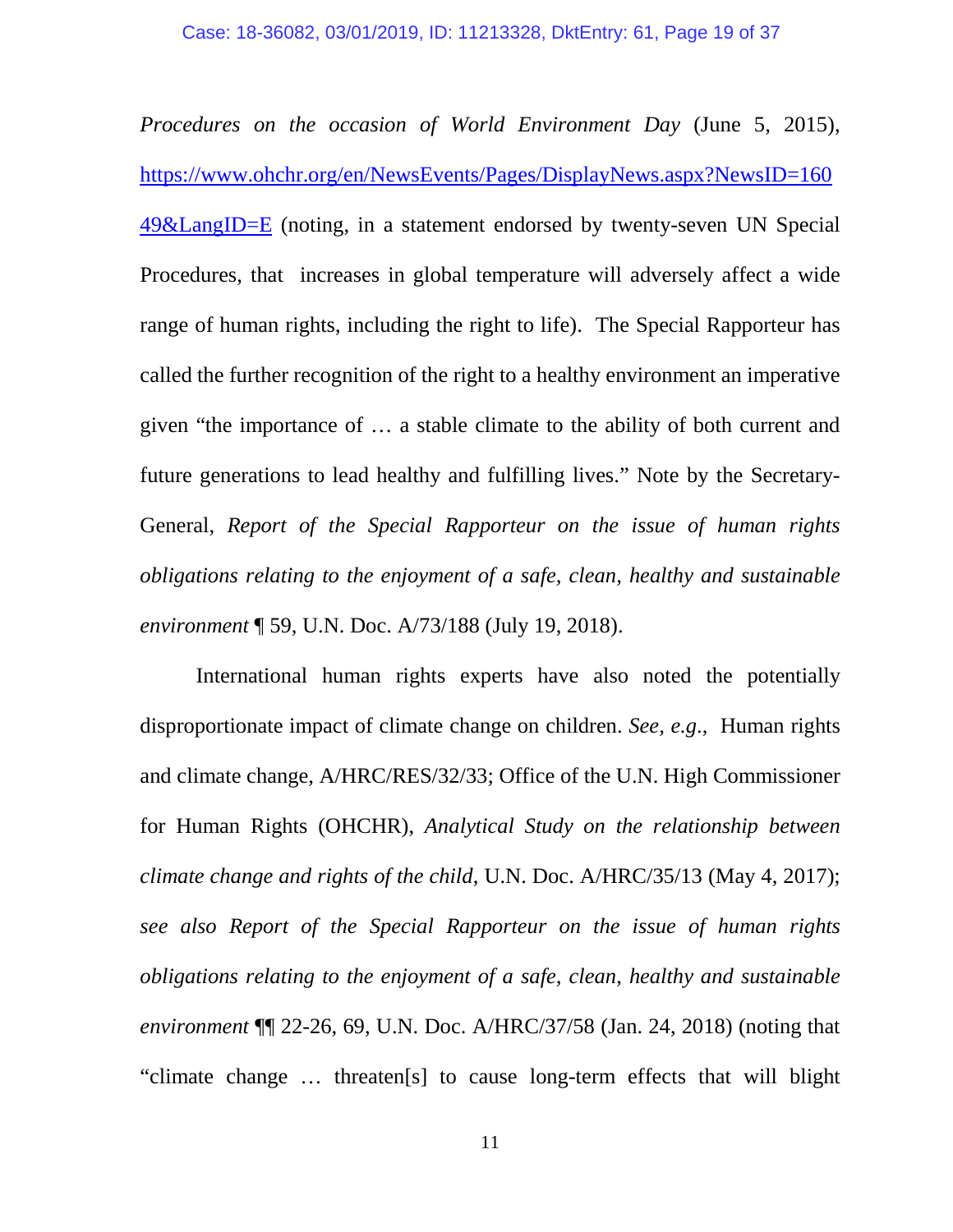children's lives for years to come"). Accordingly, the OHCHR recommends taking "ambitious mitigation measures to minimize the future negative impacts of climate change on children to the greatest extent possible." U.N. Doc. A/HRC/35/13 at  $\P$  54(a). The Committee on the Rights of the Child in its review of the implementation of the Convention on the Rights of the Child has also explicitly recommended steps to reduce greenhouse gas emissions after noting the links between climate change and the rights of children. *See* Committee on the Rights of the Child, *Concluding observations on the combined fifth and sixth reports of Belgium* ¶ 35(b), U.N. Doc. CRC/C/BEL/CO/5-6 (Feb. 1, 2019) (recommending "that the State party … [d]evelop a comprehensive national plan for reducing the level of greenhouse emissions to prevent dangerous climate impact"); Committee on the Rights of the Child, *Concluding observations on the combined fourth and fifth periodic reports of Japan* ¶ 37(d), U.N. Doc. CRC/C/JPN/CO/4-5 (Feb. 1, 2019) (recommending "that the State party … [e]nsure that climate mitigation policies are compatible with the Convention, including by reducing its emissions of greenhouse gases in line with its international commitments to avoid a level of climate change threatening the enjoyment of children's rights").

Climate change, therefore, is well understood as a threat to the full enjoyment of human rights. As the next section demonstrates, Defendants'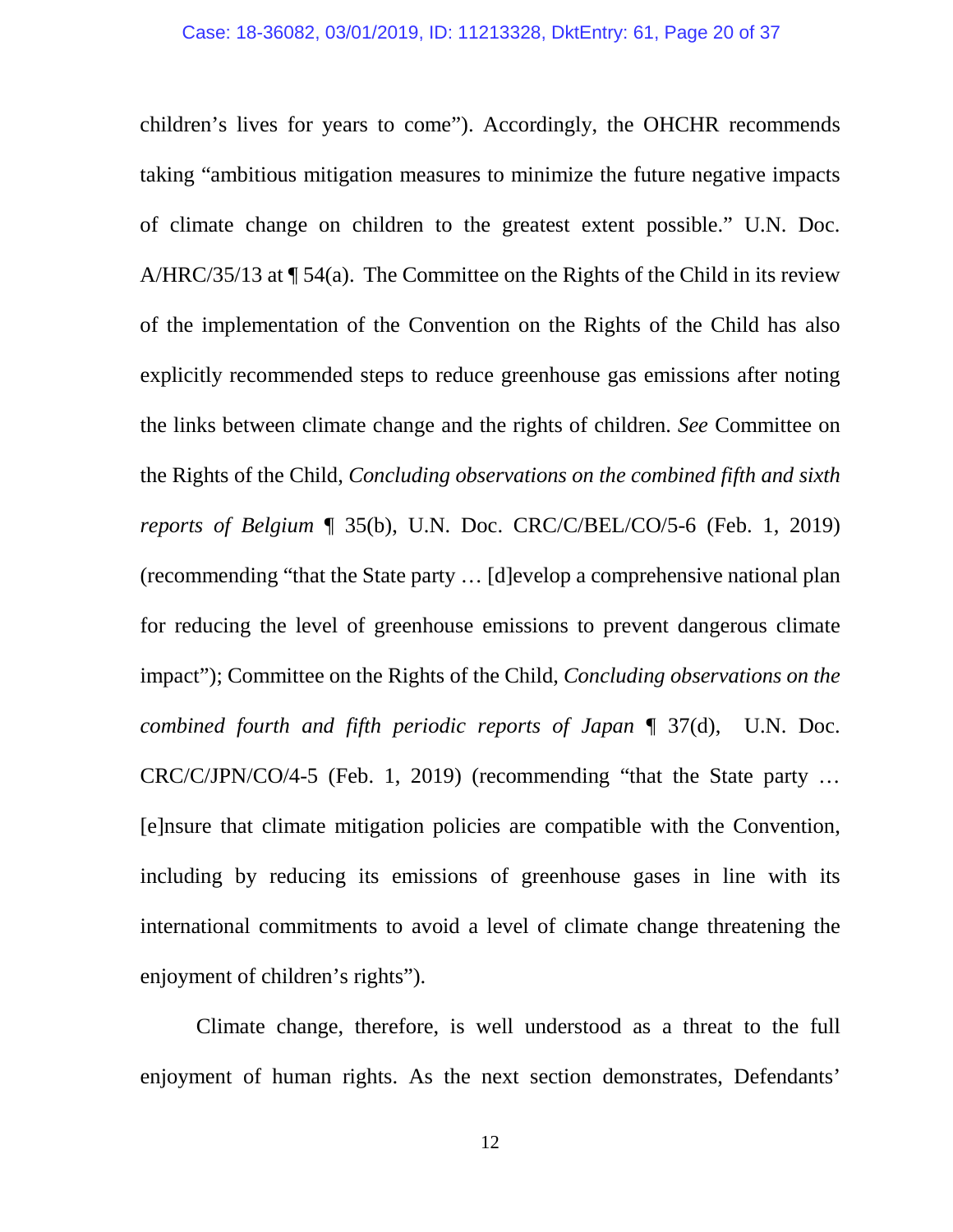continued promotion of a fossil-fuel based energy system that exacerbates climate change is inconsistent with its international law obligations.[4](#page-20-1)

### <span id="page-20-0"></span>**II. Under international law, the U.S. obligation to protect the right to life extends to the protection of a climate system capable of sustaining life.**

The District Court's extension of due process rights to require protection

of a "climate system capable of sustaining life" is consistent with recent

international law interpretations of the right to life. Overturning that ruling

would put the United States at risk of violating its international obligation to

protect the Plaintiffs' right to life.

l

<span id="page-20-1"></span><sup>&</sup>lt;sup>4</sup> This brief focuses on the U.S. obligations under human rights law, but the United States is also obligated to "adopt national policies and take corresponding measures" to stabilize greenhouse gases under the climate regime. *See* United Nations Framework Convention on Climate Change (UNFCCC), art. 4(2)(a) 1771 U.N.T.S. 107 (entered into force, March 21, 1994): "Article 2 – Objective: The ultimate objective of this Convention … is to achieve … stabilization of greenhouse gas concentrations in the atmosphere at a level that would prevent dangerous anthropogenic interference with the climate system. Such a level should be achieved within a time-frame sufficient to allow ecosystems to adapt naturally to climate change, to ensure that food production is not threatened and to enable economic development to proceed in a sustainable manner." The UNFCCC has been ratified by the United States Senate and is fully binding on the United States. *See also* Paris Agreement, Dec. 15, 2015, T.I.A.S. No. 16- 1104.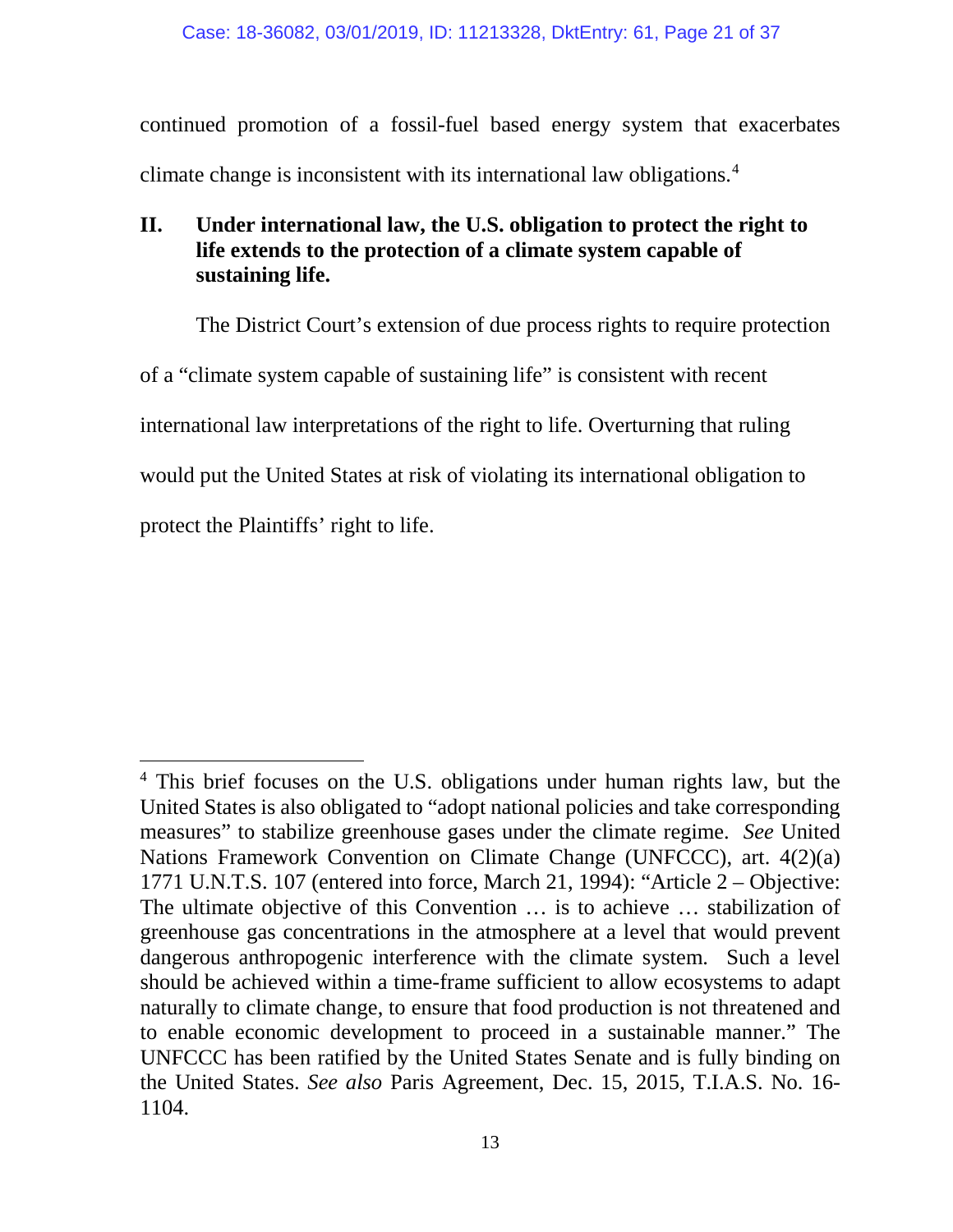## <span id="page-21-0"></span>**A. The United States is obligated under international law to protect the right to life.**

The United States is obligated under international law to respect, protect, and fulfill the right to life. Article 3 of the Universal Declaration of Human Rights, adopted in 1948 by the United Nations (with explicit affirmative support from the United States), provides "Everyone has the right to life, liberty and security of person". G.A. Res. 217 A (III): Universal Declaration of Human Rights, art. 3 (Dec. 10, 1948). In addition, the United States is a party to the ICCPR, which expresses the right to life in the following way: "Every human being has the inherent right to life. This right shall be protected by law. No one shall be arbitrarily deprived of his life." Int'l Covenant on Civil and Political Rights art. 6, Dec. 16 1966, 999 U.N.T.S. 171. The United States has signed, but not ratified the American Convention on Human Rights and the Convention on the Rights of the Child, both of which affirm the right to life. *See* Am. Convention on Human Rights art 4, Nov. 22, 1969, 1144 U.N.T.S 123 ("No one shall be arbitrarily deprived of his life."); *see also* the Convention on the Rights of the Child art. 6, Nov. 20, 1989, 1577 U.N.T.S. 3 ("States Parties recognize that every child has the inherent right to life…. States Parties shall ensure to the maximum extent possible the survival and development of the child"). As a signatory, the United States has expressed its intent to be bound and is obligated to refrain from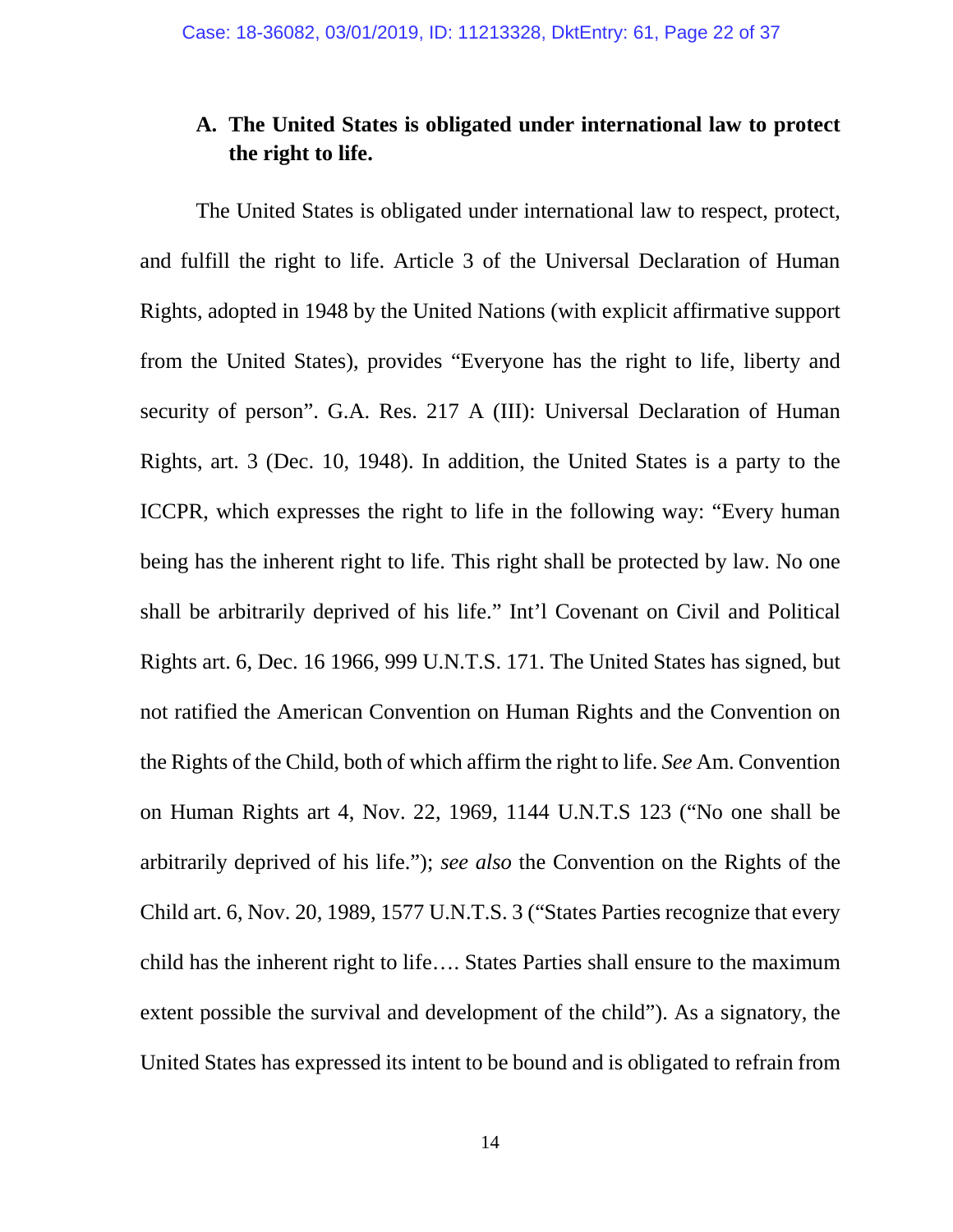acts that would defeat the object or purpose of these treaties. Vienna Convention on the Law of Treaties art. 18, May 23, 1969, 1155 U.N.T.S 331.

These human rights treaties are not self-executing and thus do not create an independent cause of action in U.S. courts, nor are Plaintiffs' claims based on their human right to life under international law. Nonetheless, "international law is part of our law…," *The Paquette Habana*, 175 U.S. 677, 700 (1900), and the courts should consider U.S. international obligations in deciding related cases under national law. At the least, national law should be interpreted in a way that does not conflict with international laws. *See Murray v. The Schooner Charming Betsy,* 6 U.S. (2 Cranch) 64, 118 (1804) (stating that ". . . an act of Congress ought never to be construed to violate the law of nations . . ."); *see also Procopio v. Wilkie,* 913 F.3d 1371 (Fed. Cir. 2019) (relying on international law to interpret the meaning of "Republic of Vietnam" as used in a U.S. statute).

# <span id="page-22-0"></span>**B. Under international law, the right to life encompasses environmental conditions, including a climate system, necessary to sustain life.**

Under international law, the right to life is fundamental and interpreted broadly. *See, e.g.*, U.N. Human Rights Comm., General Comment No. 36 ¶¶ 2-3 (reaffirming U.N. Human Rights Comm., General Comment No. 6: Article 6 (Right to Life) ¶ 1 (Apr. 30, 1982) (stating that the right to life is the "supreme right" and "should not be interpreted narrowly"); *Case of the Sawhoyamaxa*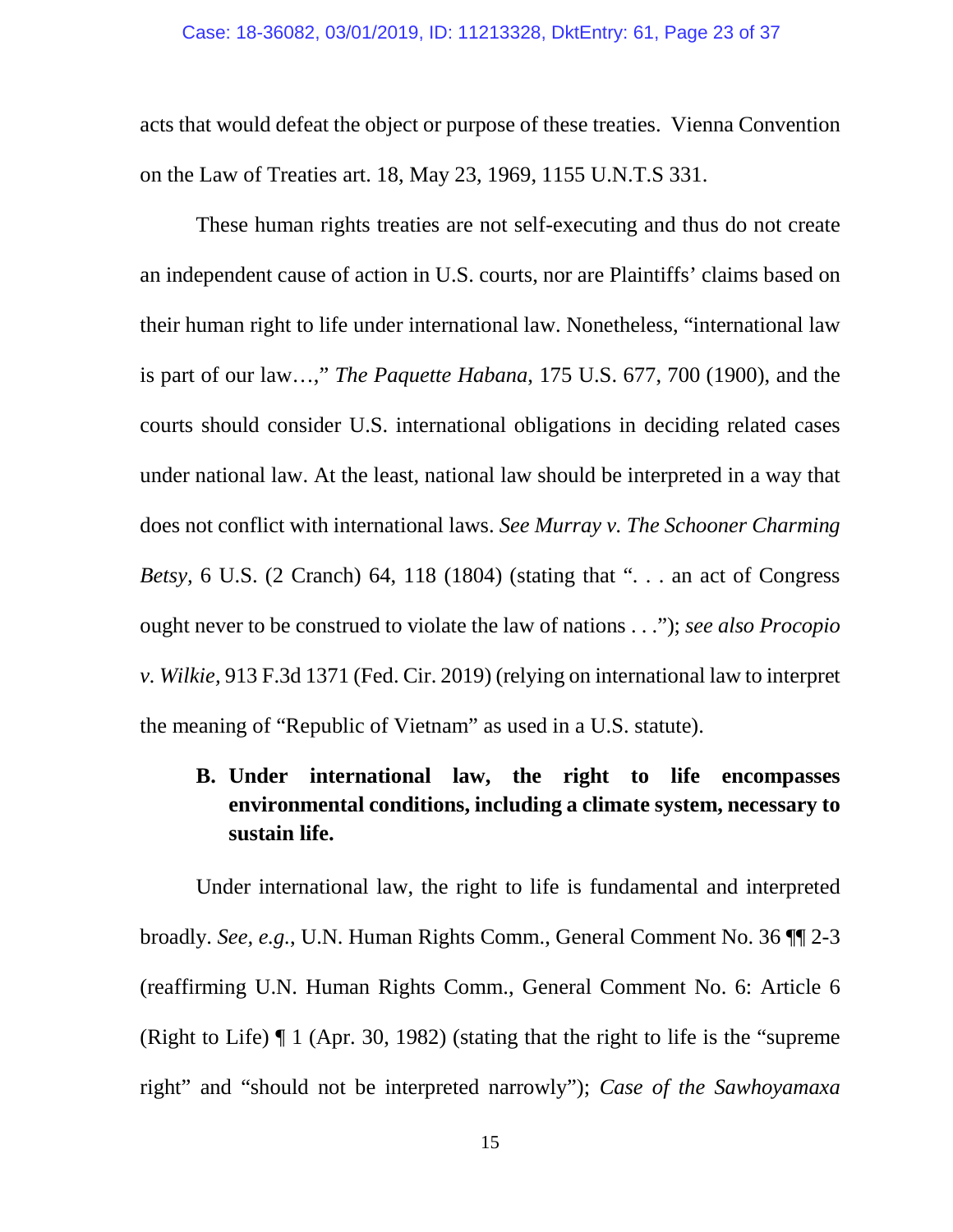*Indigenous Community v. Paraguay*, ¶ 150, Judgement, merits, reparations and costs, IACHR Series C No 146 (Mar. 29, 2006) (finding that given the fundamental nature of the right to life "no restrictive approach … is admissible"). Significantly, human rights courts have held that States must not only prevent harm, but must take steps to "protect and preserve the right to life." *Id.* at  $\P$  152; *see also Öneryildiz v. Turkey*, ¶ 71, 2004 - Eur. Ct. H.R. (noting the right to life includes a State's obligation to safeguard the lives of people in their jurisdiction).

As the potential scale and severity of environmental harms have increased, the vulnerability of the right to life to severe environmental degradation has become clearer, and this has led, in turn, to the recognition of obligations on the State to prevent severe environmental harm. For example the UN Human Rights Committee interpreted the right to life to create an environmental obligation: "Implementation of the obligation to respect and ensure the right to life, and in particular life with dignity, depends, *inter alia,* on measures taken by States parties to preserve the environment and protect it against harm, pollution and climate change caused by public and private actors". General Comment No. 36, ¶ 62.

Similarly, the Inter-American Court of Human Rights in an Advisory Opinion under the American Convention on Human Rights found that:

to respect and ensure the rights to life and personal integrity:

16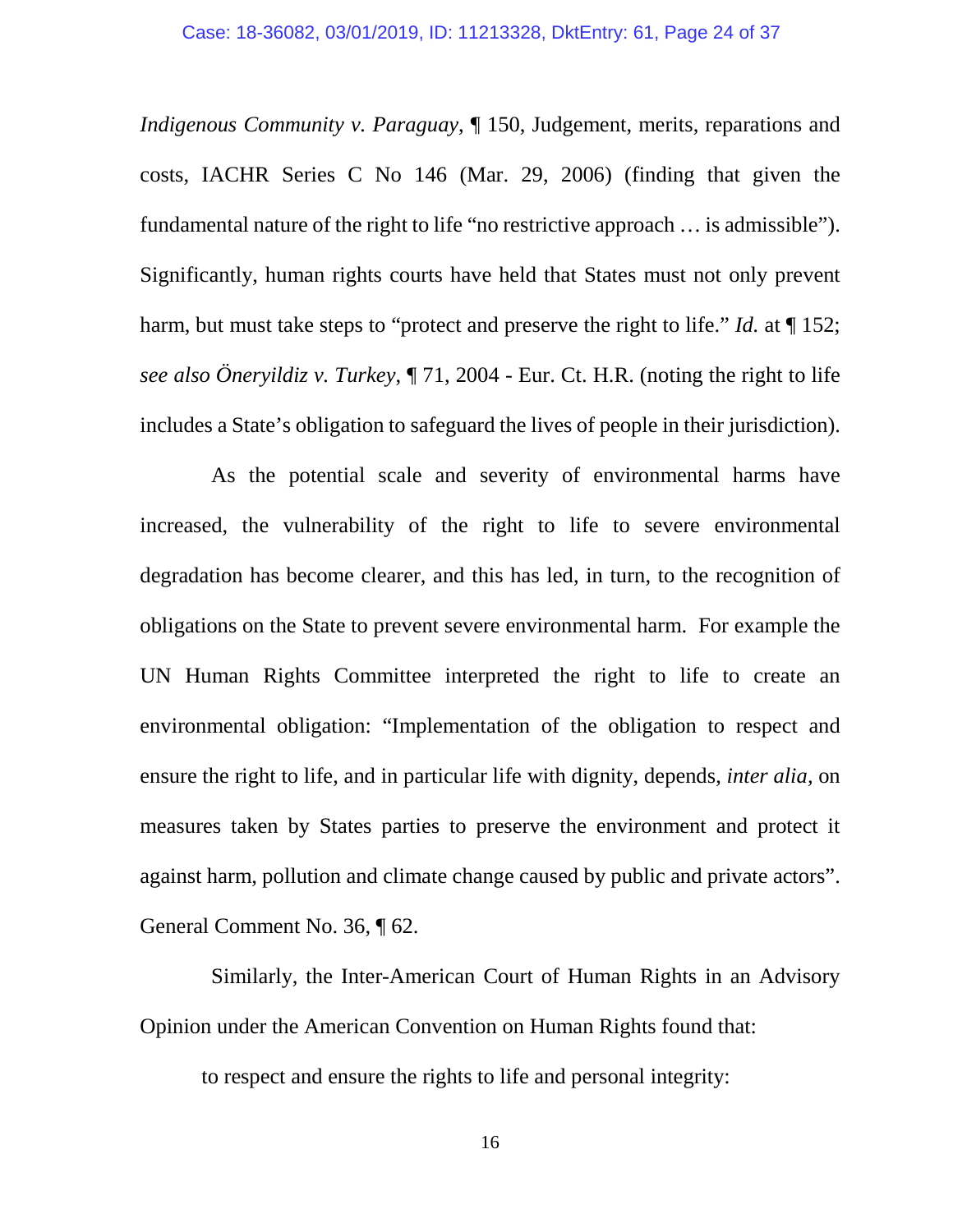a. States are obligated to prevent significant environmental damages within and outside their territory.

b. To comply with this obligation of prevention, States must regulate, supervise and monitor the activities under their jurisdiction that could cause significant damage to the environment; … prepare contingency plans … to minimize the possibility of major environmental disasters; and mitigate any significant environmental damage that has occurred ….

*Official Summary Issued by the Inter-American Court: Environment and Human Rights*, 4, IACHR Advisory Opinion OC-23-17 (Nov. 15, 2017); *see also Budayeva and Others v. Russia*, ¶ 128, 2008 - Eur. Ct. H.R. (noting that states should protect the lives of people within their jurisdiction from environmental harm including from a predictable or preventable environmental disaster).

Recognition that under international law the right to life is dependent on a stable environment and security from severe environmental degradation means that the United States is under an obligation not to cause or contribute to severe environmental degradation that threatens the earth's ability to sustain life. Although the federal government Defendants reject this interpretation of the right to life, the District Court's opinion is consistent with the emerging linkage under international law between the right to life and an obligation to maintain a climate system that can sustain life.

This was the approach taken in the 2018 opinion by the Hague Court of Appeal in *Urgenda Foundation v. The Netherlands,* which upheld a lower court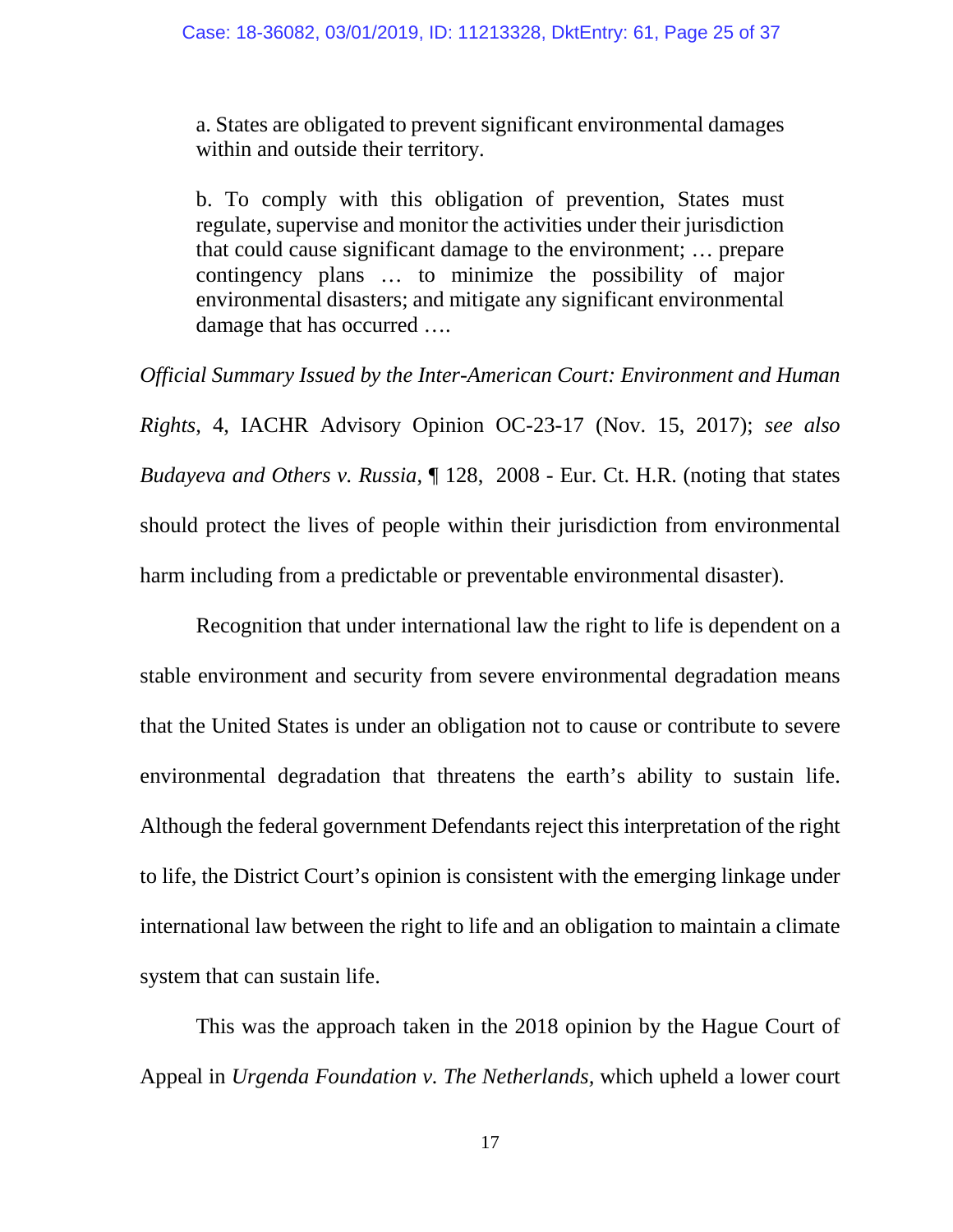decision finding that the Netherlands had breached its duty of care by taking insufficient measures to prevent dangerous climate change. The Court of Appeal found that the government failed to meet its obligation to protect its citizens' rights to life and to family life under the European Convention of Human Rights by not planning to reduce emissions by at least 25% below 1990 levels by 2020. Ruling of Oct. 9, 2018, *The Netherlands v. Urgenda Foundation.* ¶ 73*,* Hague Ct. of App., Case No. 200.178.245/01 (Oct. 9, 2018) (unofficial translation published by the Court). The lower court had found "[d]ue to the severity of the consequences of climate change . . . the State has a duty of care to take mitigation measures" and further that the impacts of the government's weak climate policies would fall disproportionately on youth and future generations. *Urgenda Foundation v. The Netherlands*, ¶ 4.83, C/09/456689/HA ZA 13-1396 (June 24, 2015). On appeal, the Hague Court of Appeal first reviewed the potential impacts from climate change and then held that there is:

a real threat of dangerous climate change, resulting in the serious risk that the current generation of citizens will be confronted with loss of life and/or a disruption of family life . . .[I]t follows from Articles 2 and 8 [of the] ECHR that the State has a duty to protect against this real threat.

*Urgenda Foundation at* ¶ 45.

The Court held that the State's duty of care to protect the rights of its citizens required the State to reduce its emissions at least 25 percent from 1990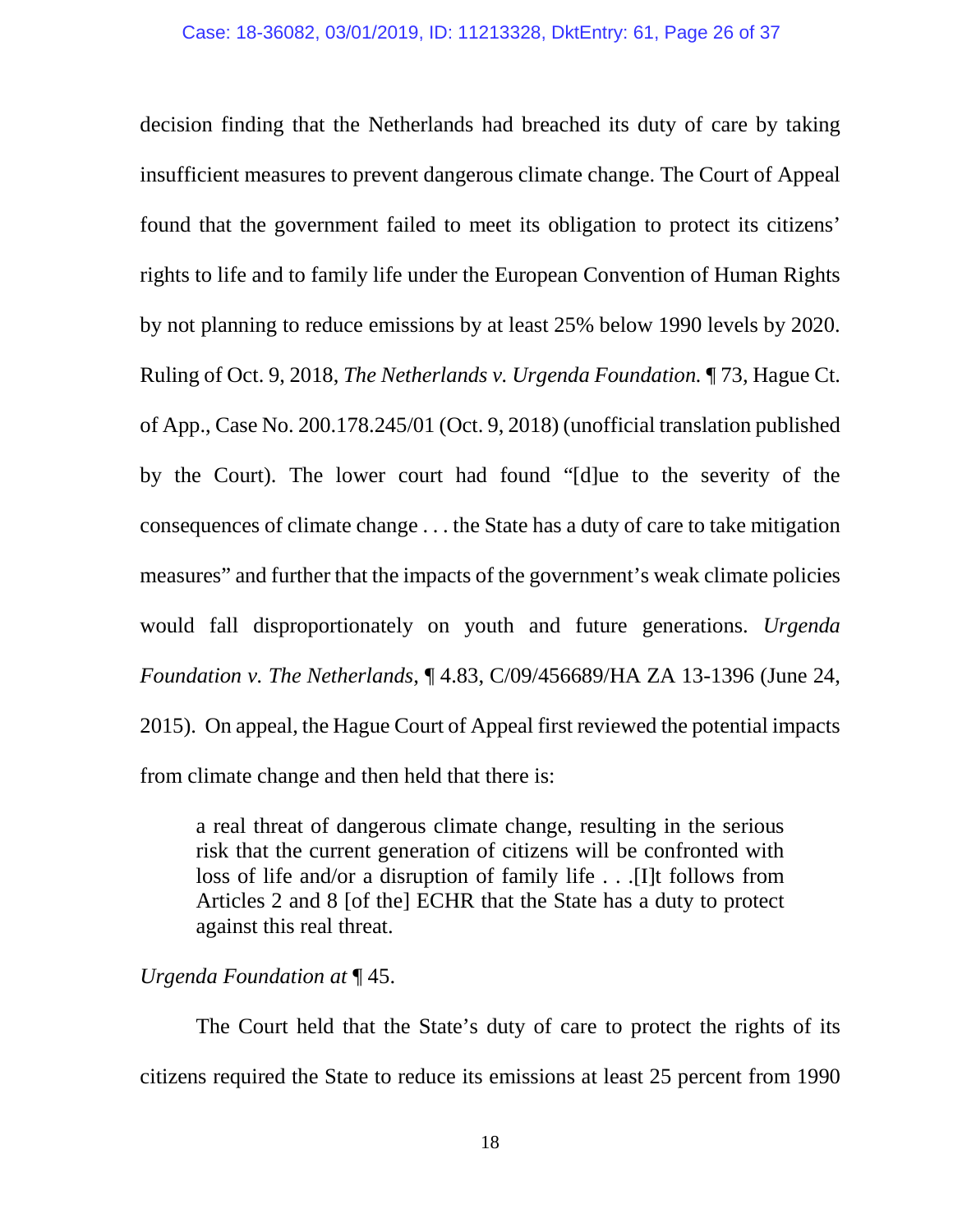levels by the end of 2020. *Id.* at ¶ 76. In deference to the separation of powers, the Court required only a plan to attain the mitigation goals, leaving to the other governmental branches the details of which policies to use to achieve the goals.

While the Netherlands Court rooted the State's obligation under the international right to life found in the European Convention of Human Rights, as discussed *infra* courts from other foreign jurisdictions reached essentially the same result under their national constitution's right to life.

### <span id="page-26-0"></span>**III. The constitutional jurisprudence of other countries supports the District Court's opinion that the right to life includes an obligation to maintain a climate system capable of sustaining human life.**

A growing body of comparative law jurisprudence supports the District Court's conclusion that the Fifth Amendment's protection of life, liberty, and property should extend to maintaining an environment, including a climate system capable of sustaining life. These cases not only support the application of the right to life in the climate change context, but also demonstrate the justiciability of climate-related cases.

Defendants disparage the District Court's citation of a 1993 Philippines case, Def. Brief at 37, but U.S. courts can look to foreign jurisprudence to elucidate the law, including in identifying and applying fundamental rights. *See, e.g., Thompson v. Oklahoma*, 487 U.S. 815, 830, n.31, 34 (1988) (recognizing that laws, judicial practice, and statistics of other countries can be relevant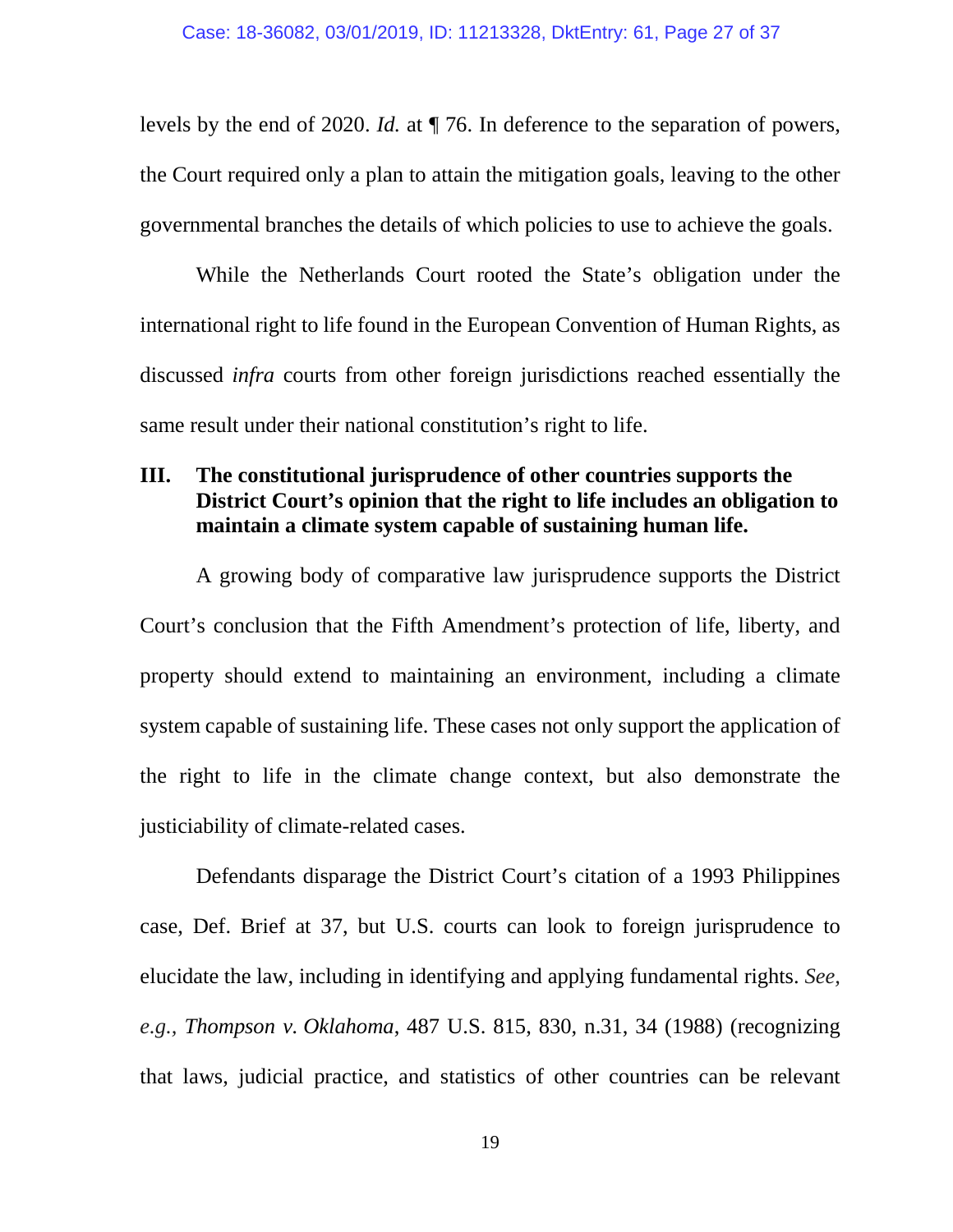considerations in a court's decision-making); *Trop v. Dulles*, 356 U.S. 86, 101- 04, n.35, 37-38 (1958) (noting "civilized nations of the world are in virtual unanimity that statelessness is not to be imposed as punishment for crime"); *Twining v. New Jersey*, 211 U.S. 78, 113 (1908) (citing "jurisprudence of civilized and free countries outside the domain of the common law" in reference to the Fifth Amendment's privilege against self-incrimination); *Latta v. Otter*, 779 F.3d 902, 906, n.7 (9th Cir. 2015) (citing the European Court of Human Rights in a case determining a state's right to define marriage).

Moreover, the Philippines is not alone. In recent years, the Philippines court has been joined by courts in Bangladesh, Colombia, Costa Rica, India, Ireland, Nigeria, and Pakistan in issuing opinions that support the link between a constitutional right to life and the obligation to maintain an environment, including in some cases a climate system, capable of sustaining human life.

In 2015, for example, the Lahore High Court in Pakistan invoked the protection of constitutional rights in ordering a stronger climate change policy. In *Asghgar Leghari v. Federation of Pakistan*, (2015) W.P. No. 25501/2015 (Lahore High Court) (Pak.), a farmer alleged that the government's delay in addressing vulnerabilities associated with climate change violated fundamental constitutional rights to life and dignity. In a September 2015 order, the court declared: "Climate Change is a defining challenge of our time and has led to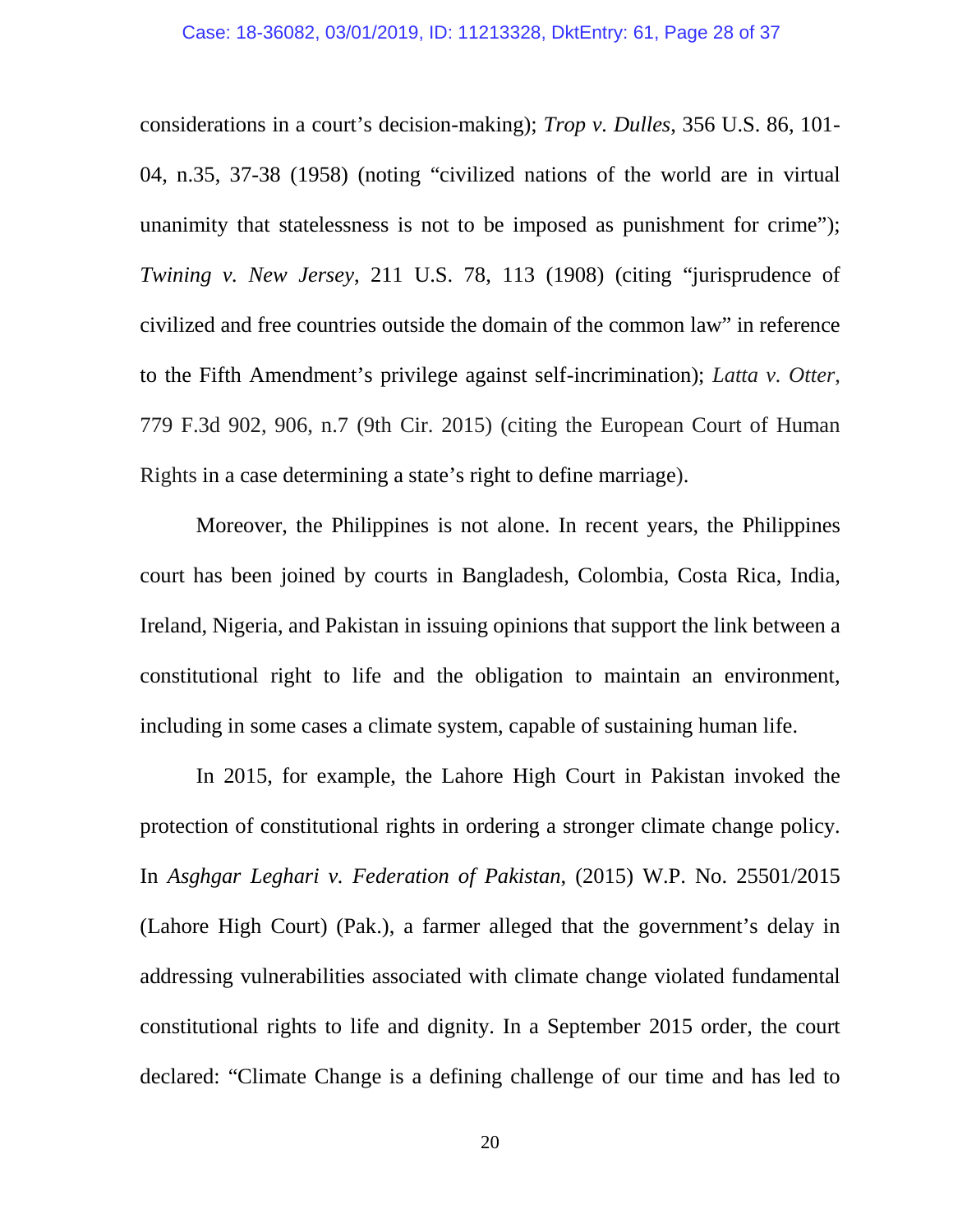dramatic alterations in our planet's climate system. … On a legal and constitutional plane this is clarion call for the protection of fundamental rights of the citizens of Pakistan." *Id.* at ¶ 6. Recognizing the threat to food, water, and energy security, the Lahore High Court directed the government to identify and begin implementing climate change adaptation measures to protect Pakistani citizens and established a Climate Change Commission to monitor progress toward compliance with its guidelines. *See id.* at ¶ 8; *see also Shehla Zia v. WAPDA*, (1994) PLD (SC) 693 (Pak.) (finding that the rights to life and dignity under Pakistan's constitution incorporate rights to a clean atmosphere and unpolluted environment).

In April 2018, the Colombian Supreme Court of Justice found that climate change impacts from the government's failure to prevent accelerating rates of deforestation violated the youth plaintiffs' constitutional rights to life, among others. *See* Corte Suprema de Justicia [C.S.J.] [Supreme Court], Sala de Casación Civil, abril 5, 2018, M.P.: Luis Armando Tolosa Villabona, STC4360-2018 (Colom.). The Colombian Supreme Court explained that:

the fundamental rights to life, health, the vital minimum, liberty and human dignity are substantially connected and determined by the environment and the ecosystem. Without a healthy environment the subjects of rights and sentient beings in general will not be able to survive, much less protect those rights, for our children nor for future generations. Nor will we be able to guarantee the existence of the family, the society or the State itself.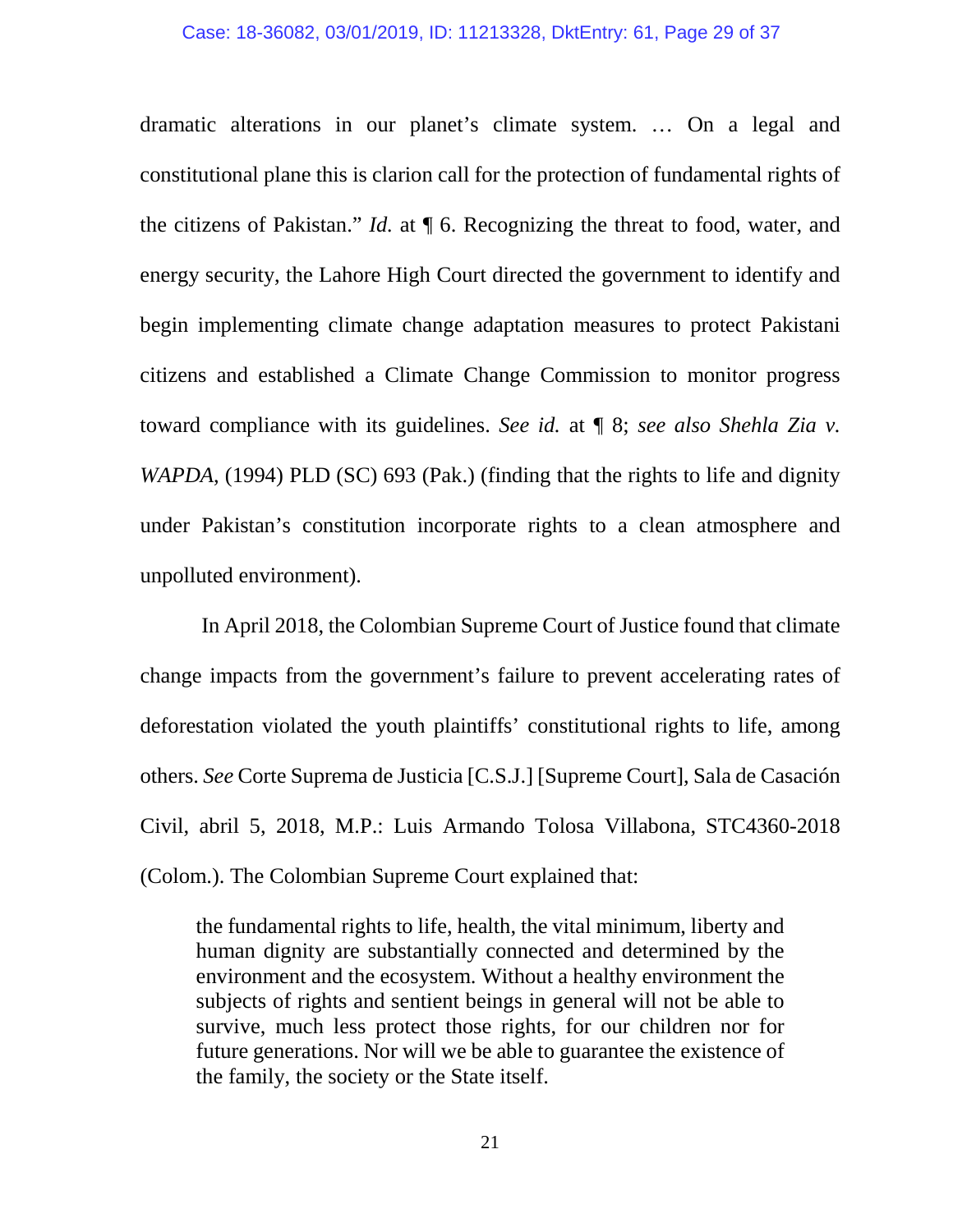*Id.* at 13 (translated by amici). As in *Urgenda*, the Colombian court mandated that the government take action in the near future to meet its obligations to its citizens, but left it to the executive branch to determine exactly what measures it would take to comply with its obligations.

Climate change-specific cases are a part of a larger body of foreign jurisprudence that finds the rights to life or property, among other rights, give rise to an obligation to prevent severe environmental degradation more generally. In Ireland, for example, the High Court recognized an implied right to a stable environment as necessary for the enjoyment of several expressed Constitutional rights, including the rights to life and to work.

A right to an environment that is consistent with the human dignity and well-being of citizens at large is an essential condition for the fulfilment of all human rights. It is an indispensable existential right that is enjoyed universally, yet which is vested personally as a right that presents and can be seen always to have presented, and to enjoy protection, under Art. 40.3.1̊of the Constitution. It is not so utopian a right that it can never be enforced. … Concrete duties and responsibilities will fall in time to be defined and demarcated. But to start down that path of definition and demarcation, one first has to recognise that there is a personal constitutional right to an environment that is consistent with the human dignity and wellbeing of citizens at large and upon which those duties and responsibilities will be constructed.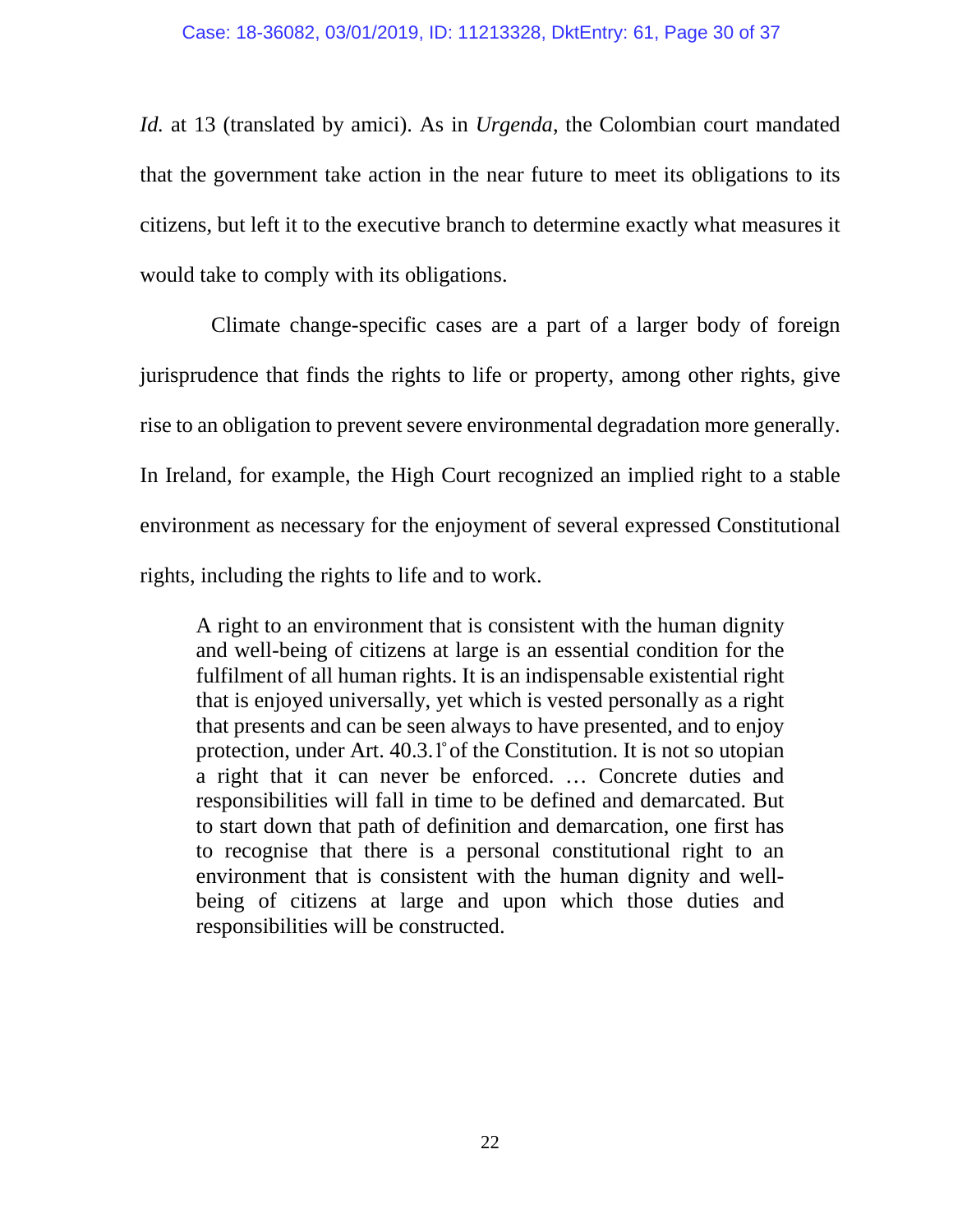*Merriman et al. v. Fingal County Council et al.* [2017] IR 695, ¶ 264 (Ir.)

(dismissed on other grounds not relevant to this litigation<sup>[5](#page-30-0)</sup>).

Courts in India have long recognized that the right to life encompasses the right to live in a sustaining environment. India's Constitution, in language nearly identical to the due process clause of the U.S. Constitution, guarantees: "No person shall be deprived of his life or personal liberty except according to a procedure established by law." India Const. art. 21. In *T. Damodhar Rao v. Municipal Corp. of Hyderabad*, 1987 AIR 171 (Andhra Pradesh HC), the High

Court of Andhra Pradesh explained:

 $\overline{\phantom{a}}$ 

Examining the matter from the . . . constitutional point of view, it would be reasonable to hold that the enjoyment of life and its attainment and fulfilment guaranteed by Art. 21 of the Constitution embraces the protection and preservation of nature's gifts without [which] life cannot be enjoyed. There can be no reason why practice of violent extinguishment of life alone should be regarded as violative of Art. 21 of the Constitution. The slow poisoning by the polluted atmosphere caused by environmental pollution and spoliation should also be regarded as amounting to [a] violation....

*Id*. at ¶¶ 24-25; *see also Shantistar Builders v. Narayan Khimalal Totame* (1990)

1 SCC 520 (India) (Supreme Court of India recognized the right to life includes

<span id="page-30-0"></span><sup>&</sup>lt;sup>5</sup> The plaintiffs' claims were dismissed because the decision the plaintiffs challenged – an extension by Fingal County Council of the duration of a planning permission originally granted many years earlier – was not a decision amenable to judicial review under the relevant planning statutes. *See Merriman & ors v Fingal County Council & ors; Friends of the Irish Env't Clg v Fingal County Council & ors* [2017] IR 695, ¶¶ 16, 271 (Nov. 21, 2017).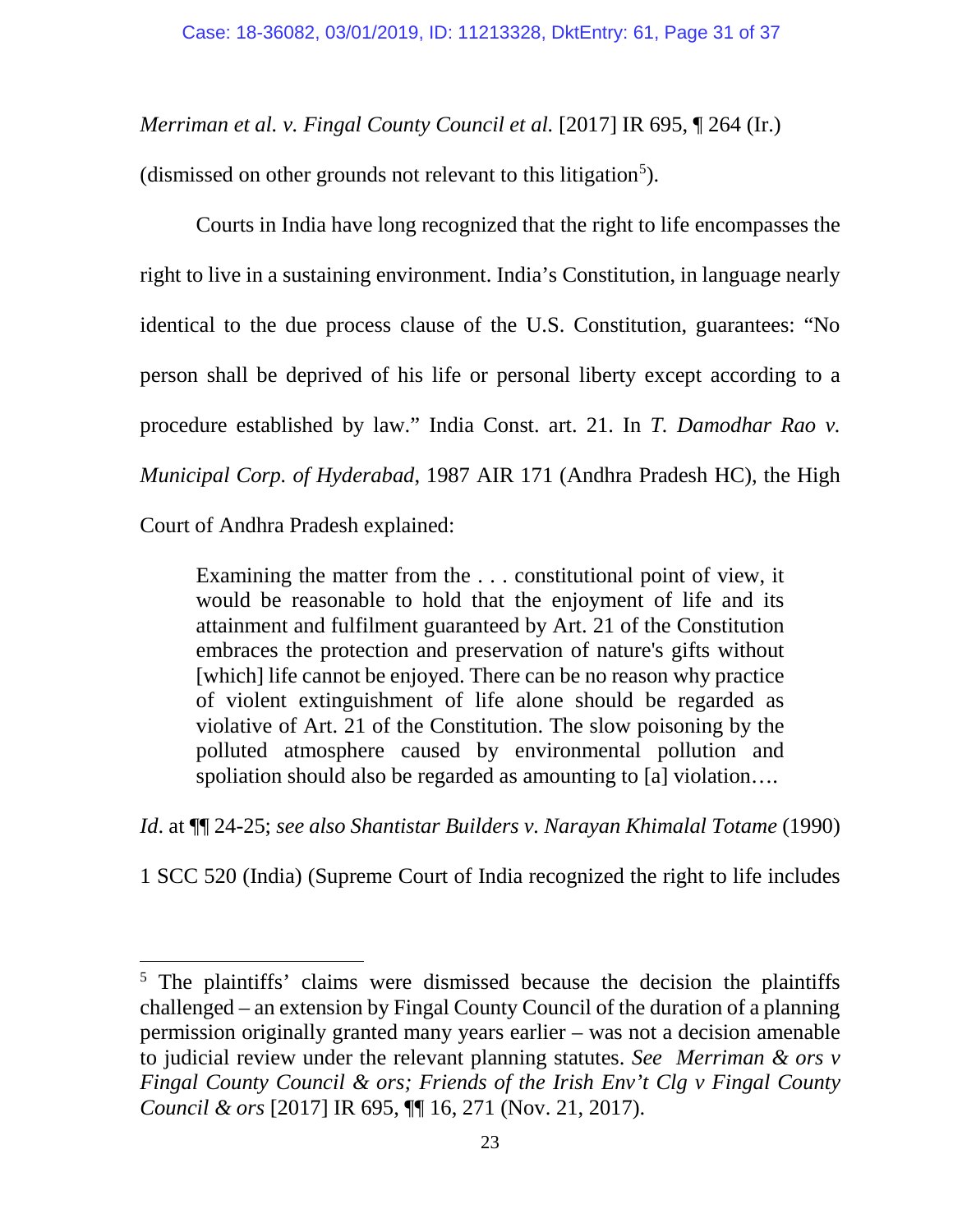the right to a decent environment); *M.C. Mehta v. Union of India*, Writ Petition No. 182 of 1996 (2000) (stating "Any disturbance of the basic environment elements, namely air, water and soil, which are necessary for 'life', would be hazardous to 'life' within the meaning of Article 21 of the Constitution'').

Cases from other jurisdictions supporting this general proposition include those from Bangladesh, *Mohiuddin Farooque v. Bangladesh* [1997] 17 B.L.D. (A.D.) 1 (stating the right to life "encompasses within its ambit, the protection and preservation of the environment, ecological balance free from pollution of air and water, and sanitation without which life can hardly be enjoyed."); Nigeria, *Gbemre v. Shell Petroleum Dev. Co. Nigeria Ltd.* [2005] AHRLR 151 (Nigeria) (noting that the right to life includes the right to a healthy environment); and Costa Rica, *Sentencia 6240-93*, la Sala Constitucional de la Corte Suprema de Justicia (26 de noviembre de 1993) (finding that the right to life coupled with the state's duty to protect natural beauty creates other enforceable rights including the right to a healthy environment).

As the District Court notes, the Philippines Supreme Court found "the right of future generations to a 'balanced and healthful ecology' is so basic that it 'need not even be written in the Constitution for [it is] assumed to exist from the inception of humankind.'" *Juliana I*, 217 F+. Supp. 3d at 1261 (citing *Minors Oposa v. Sec'y of the Dep't of Envtl. & Nat. Res.*, G.R. No. 101083, 33 I.L.M.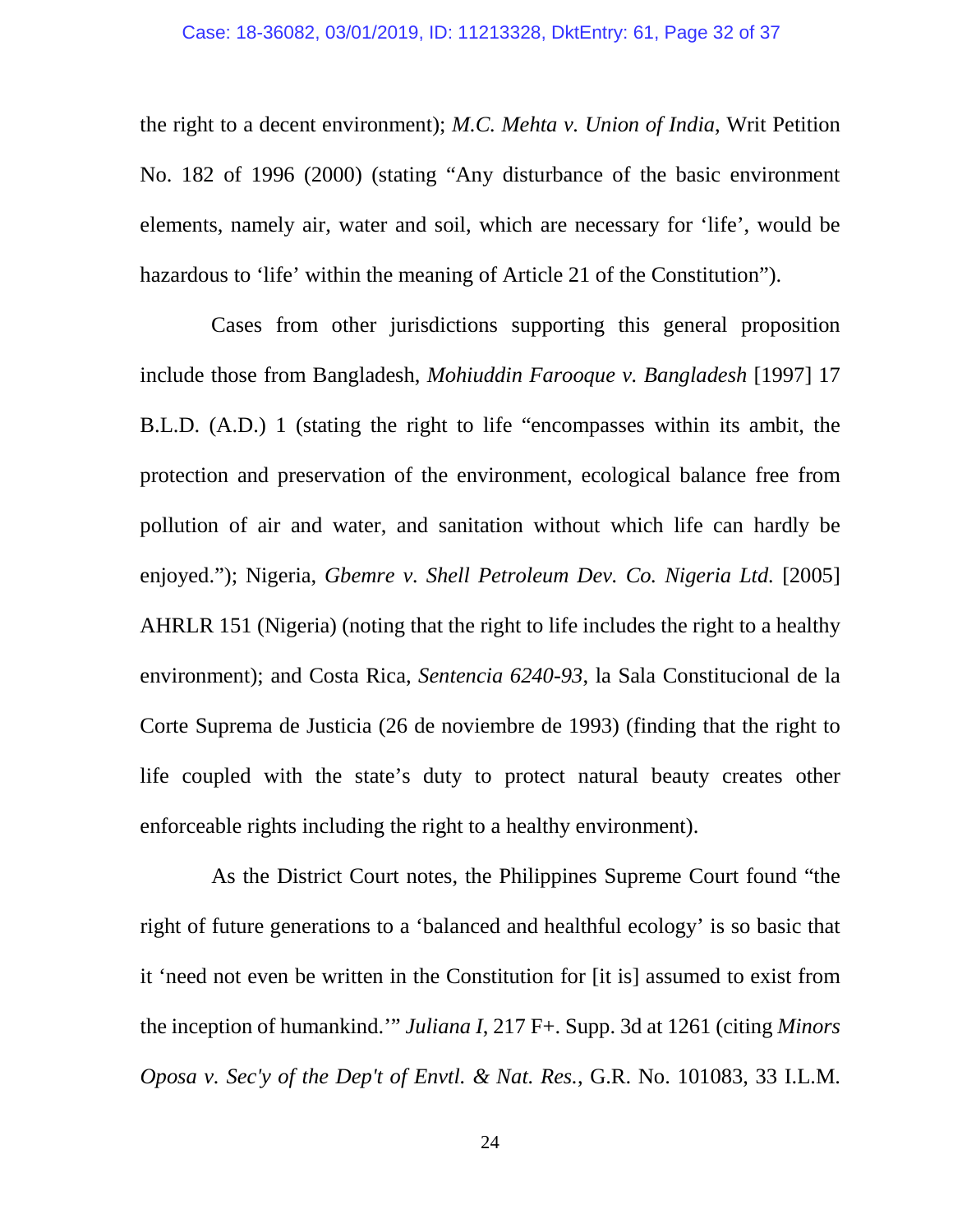173, 187 (S.C., Jul. 30, 1993)). According to the Philippines Court, such a right "may even be said to predate all governments and constitutions." *Minors Oposa*, 33 I.L.M. at 187.

These foreign cases do not only demonstrate support for judicial recognition of a right to life that encompasses a climate system capable of sustaining life, they also confirm more generally the appropriateness of judicial review over the government's actions with respect to climate change and that judicially appropriate remedies are available. As noted above, the courts in the Netherlands and Colombia ordered the government to make a plan to meet their obligations. In Pakistan, the Court ordered creation of a Climate Change Commission to address the issue. These courts fashioned remedies in ways that did not abdicate the judiciary's role, while respecting the roles of the legislative and executive branches.

In addition to judicial recognition of environmental rights, even more Nation-States include the right to a healthy environment explicitly in their constitutions or in legislation. As the Special Rapporteur found:

The right to a healthy environment enjoys constitutional protection in more than 100 States. It is incorporated into the environmental legislation of more than 100 States. This right is included in regional human rights treaties and environmental treaties ratified by more than 130 States. In total, 155 States have already established legal recognition of the right to a healthy environment.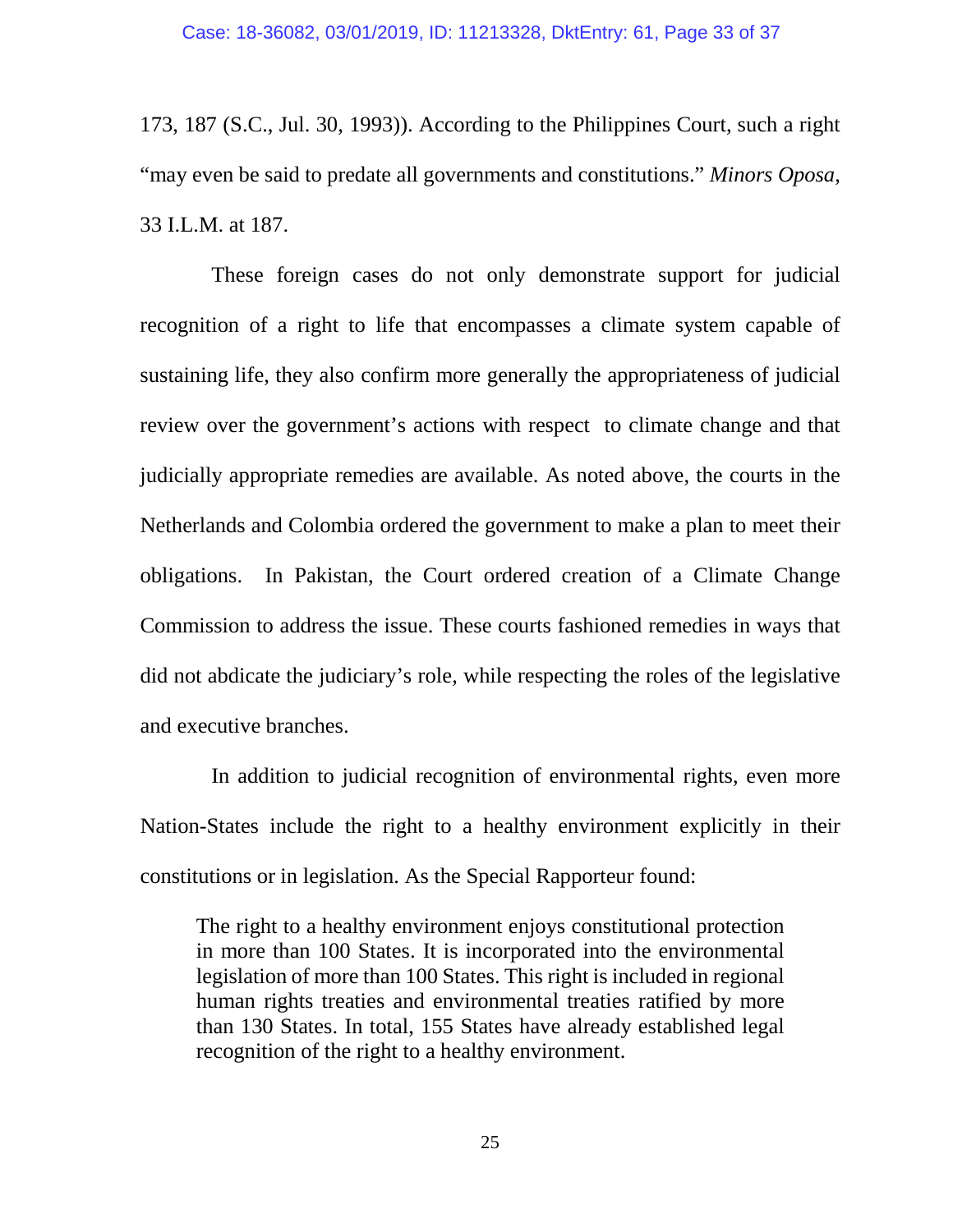Note by the Secretary-General, *Report of the Special Rapporteur on the issue of human rights obligations relating to the enjoyment of a safe, clean, healthy and sustainable environment* ¶ 54, U.N. Doc. A/73/188, (July 19, 2018); *see generally*  James R. May & Erin Daly, *Global Environmental Constitutionalism* (2015).

#### **CONCLUSION**

<span id="page-33-0"></span>Both international law and foreign jurisprudence support the district court finding that a climate system capable of sustaining human life is a necessary condition for the right to life and other fundamental rights. As the district court found and reaffirmed: "To hold otherwise would be to say that the Constitution affords no protection against a government's knowing decision to poison the air its citizens breathe or the water its citizens drink." *Juliana I* at 1250. The district court's reasoning is also not completely foreign to this Circuit. Three decades ago this court recognized that:

it is difficult to conceive of a more absolute and enduring concern than the preservation and, increasingly, the restoration of a decent and livable environment. Human life, itself a fundamental right, will vanish if we continue our heedless exploitation of this planet's natural resources.

*Stop H-3 Ass'n v. Dole*, 870 F.2d 1419, 1430 (9th Cir. 1989).

The Ninth Circuit's instinct that a livable environment is essential to the enjoyment of the right to life was correct and presaged this litigation. That court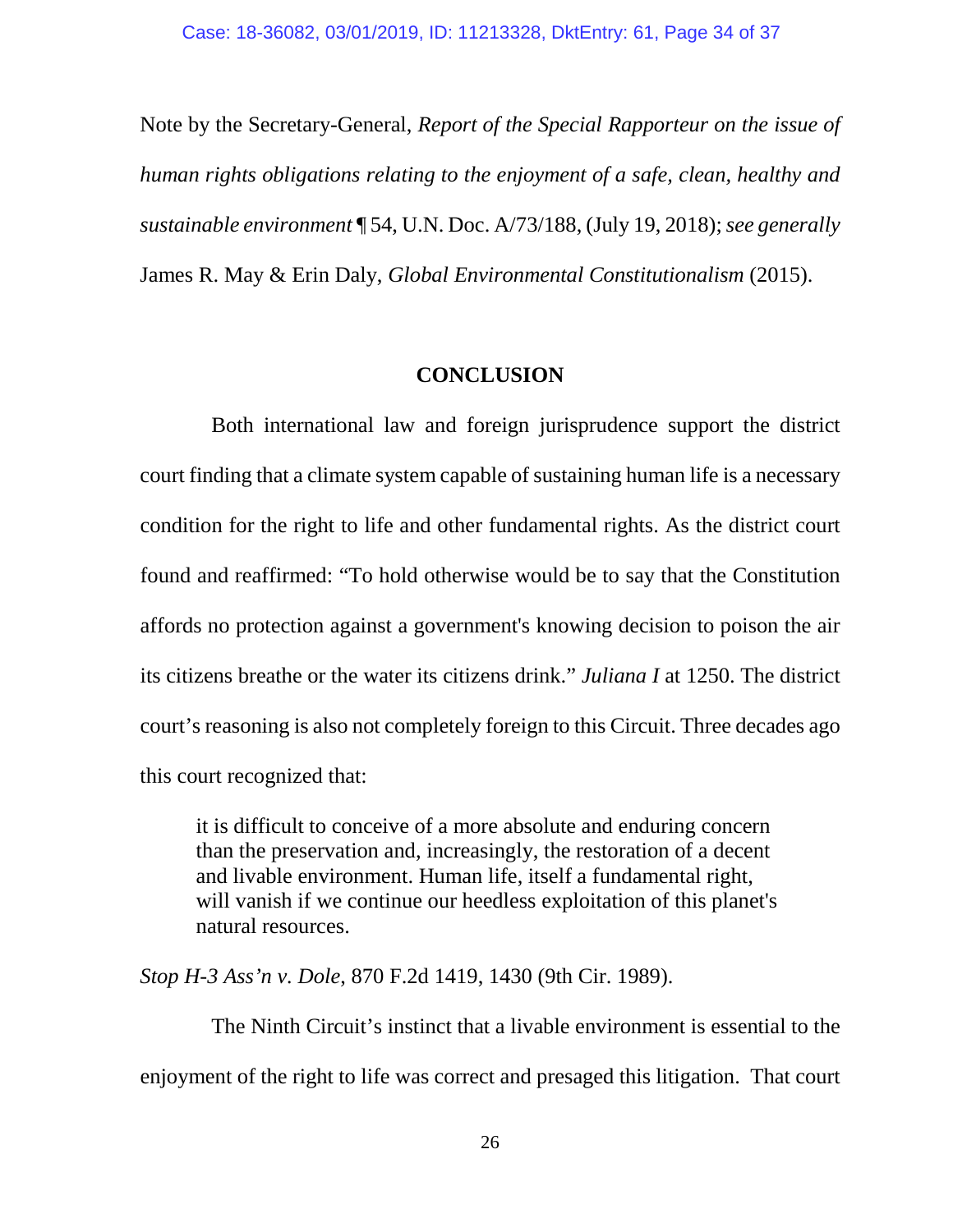#### Case: 18-36082, 03/01/2019, ID: 11213328, DktEntry: 61, Page 35 of 37

was not then presented with imminent and severe threats to our rights of life, liberty, and property like those clearly and demonstrably posed by our destabilizing climate. That time is now, and this Court should find the U.S. Constitution protects plaintiffs against intentional government decisions that ignore such demonstrable and imminent threats to fundamental rights.

Accordingly, the District Court decision should be affirmed.

Respectfully submitted,

/s/ WJ Snape III William John Snape, III (DC Bar No. 455266) David Hunter (DC Bar No. 41306) American University, Washington College of Law 4300 Nebraska Ave. NW Washington, DC 20016 (202) 274-4000 [wsnape@wcl.american.edu](mailto:wsnape@wcl.american.edu) [dhunter@wcl.american.edu](mailto:dhunter@wcl.american.edu)

Dated: March 1, 2019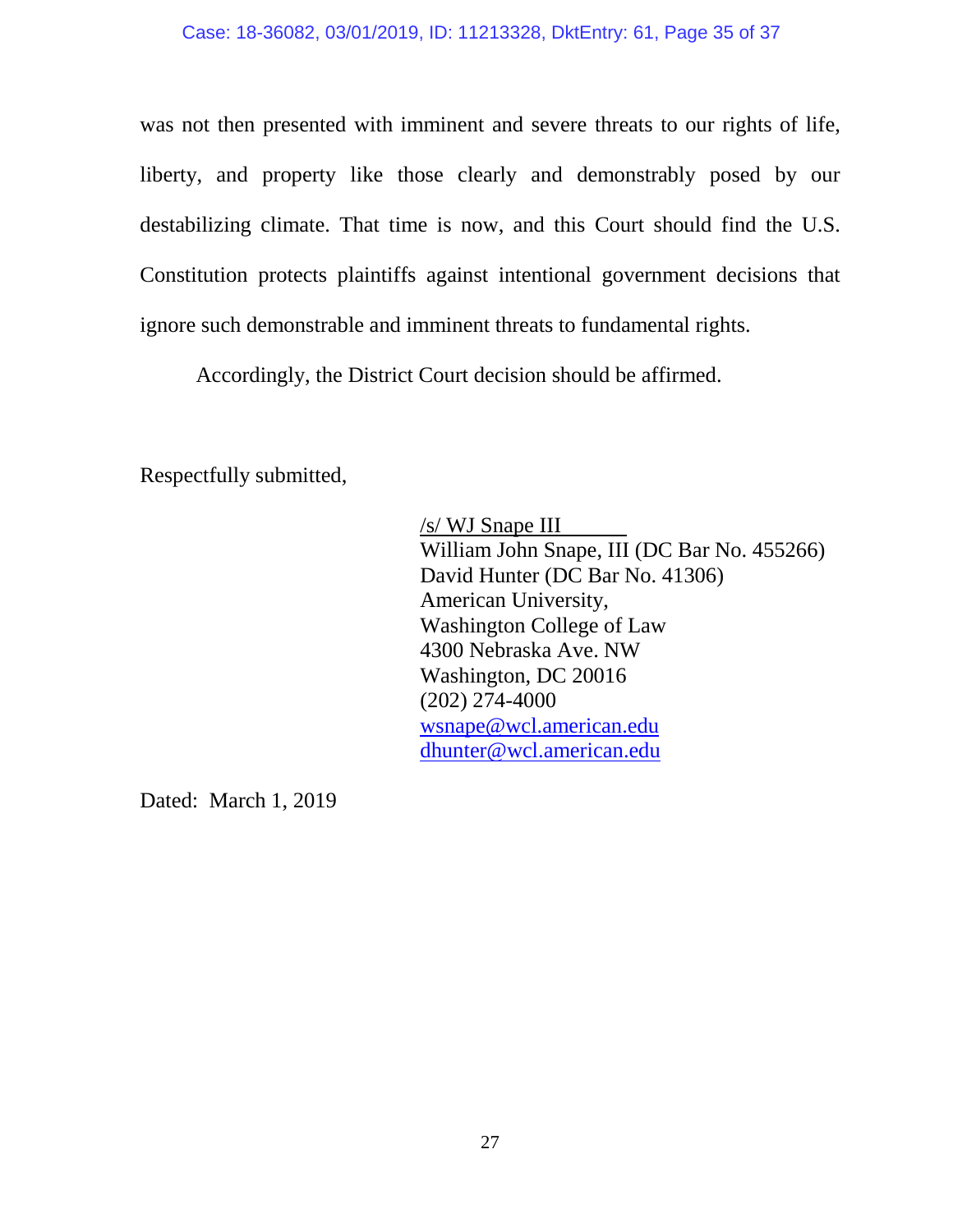### **CERTIFICATE OF COMPLIANCE**

<span id="page-35-0"></span>I certify that the attached brief is proportionally spaced, has a typeface of Times New Roman that is of 14 points or more, and contains 6192 words (not including FRAP 32 exclusions, and based on the word processing program used to prepare the brief).

Dated: 3/1/19

#### /s/ WJ Snape III

William John Snape, III DC Bar No. 455266 American University, Washington College of Law 4300 Nebraska Ave, NW Washington, DC 20016 (202) 536-9351 (cell) (202) 274-4443 (land) wsnape@wcl.american.edu